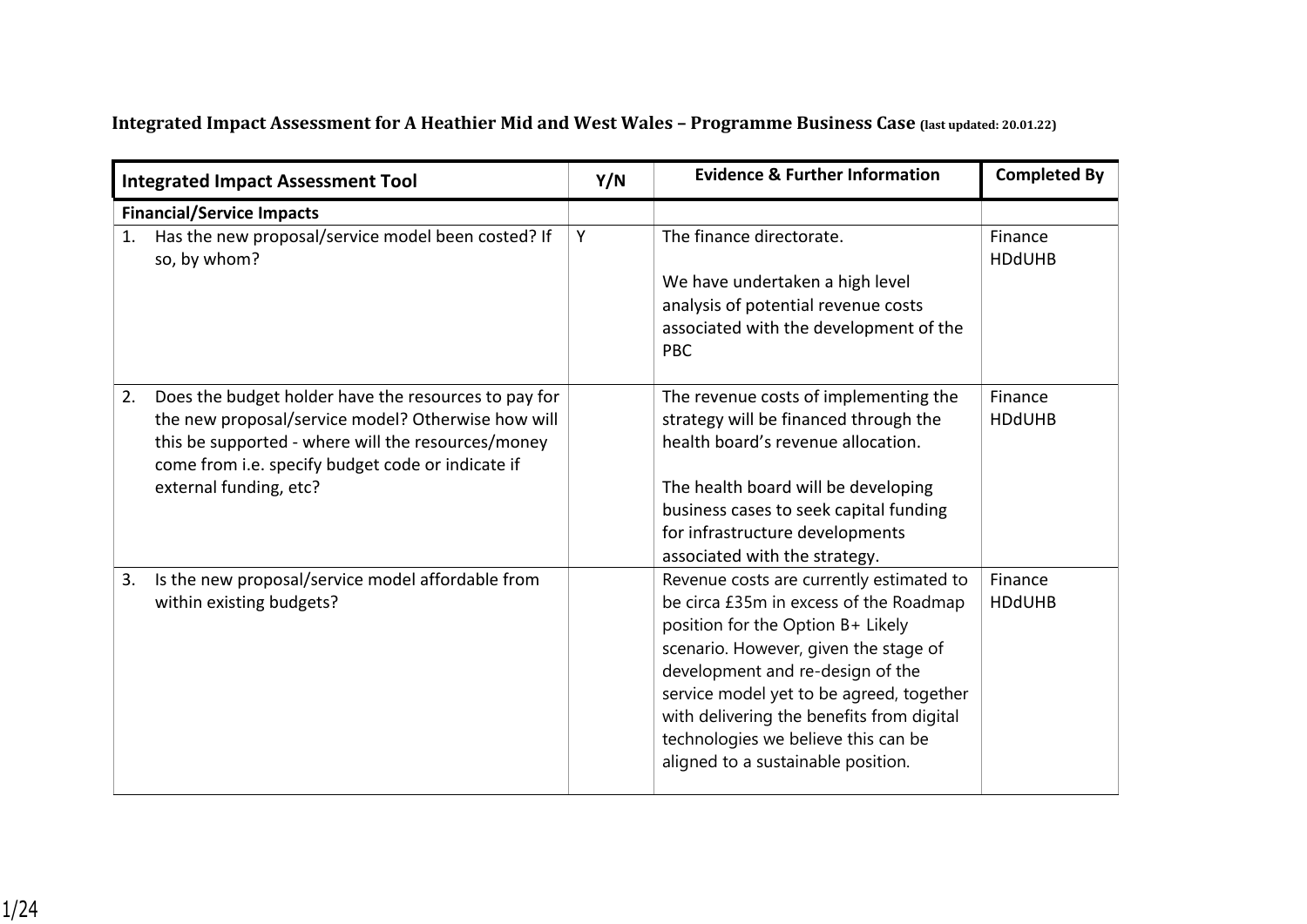| 4. | Is there an impact on pay or non pay e.g. drugs,       |              | The current costs are in line with the                                        | Finance       |
|----|--------------------------------------------------------|--------------|-------------------------------------------------------------------------------|---------------|
|    | equipment, etc?                                        |              | roadmap to recovery.                                                          | <b>HDdUHB</b> |
| 5. | Is this a spend to save initiative? If so, what is the | $\mathsf{N}$ | N/A                                                                           | Finance       |
|    | anticipated payback schedule?                          |              |                                                                               | <b>HDdUHB</b> |
| 6. | What is the financial or efficiency payback            |              | The programme will introduce a new                                            | Finance       |
|    | (prudency), if any?                                    |              | community model that will integrate                                           | <b>HDdUHB</b> |
|    |                                                        |              | services to avoid duplication and reduce                                      |               |
|    |                                                        |              | silo working, and will provide care closer                                    |               |
|    |                                                        |              | to home. It will also provide more                                            |               |
|    |                                                        |              | efficient use of statutory and voluntary<br>sector services and better use of |               |
|    |                                                        |              | specialist skills within multi-disciplinary                                   |               |
|    |                                                        |              | teams. The potential for pooled health                                        |               |
|    |                                                        |              | and social care budgets will be                                               |               |
|    |                                                        |              | progressed within localities. By investing                                    |               |
|    |                                                        |              | in community services, it will reduce                                         |               |
|    |                                                        |              | pressure on hospitals and provide care                                        |               |
|    |                                                        |              | closer to home. As well as providing                                          |               |
|    |                                                        |              | safer more effective care, this will                                          |               |
|    |                                                        |              | reduce duplication and enable more                                            |               |
|    |                                                        |              | effective use of our workforce within                                         |               |
|    |                                                        |              | multidisciplinary teams.                                                      |               |
|    |                                                        |              | Concentrating some services together in                                       |               |
|    |                                                        |              | individual facilities will also enable the                                    |               |
|    |                                                        |              | Health Board to more effectively use the                                      |               |
|    |                                                        |              | workforce that it has. We are carefully                                       |               |
|    |                                                        |              | reviewing patient pathways (that is, the                                      |               |
|    |                                                        |              | routes that patients take from their first                                    |               |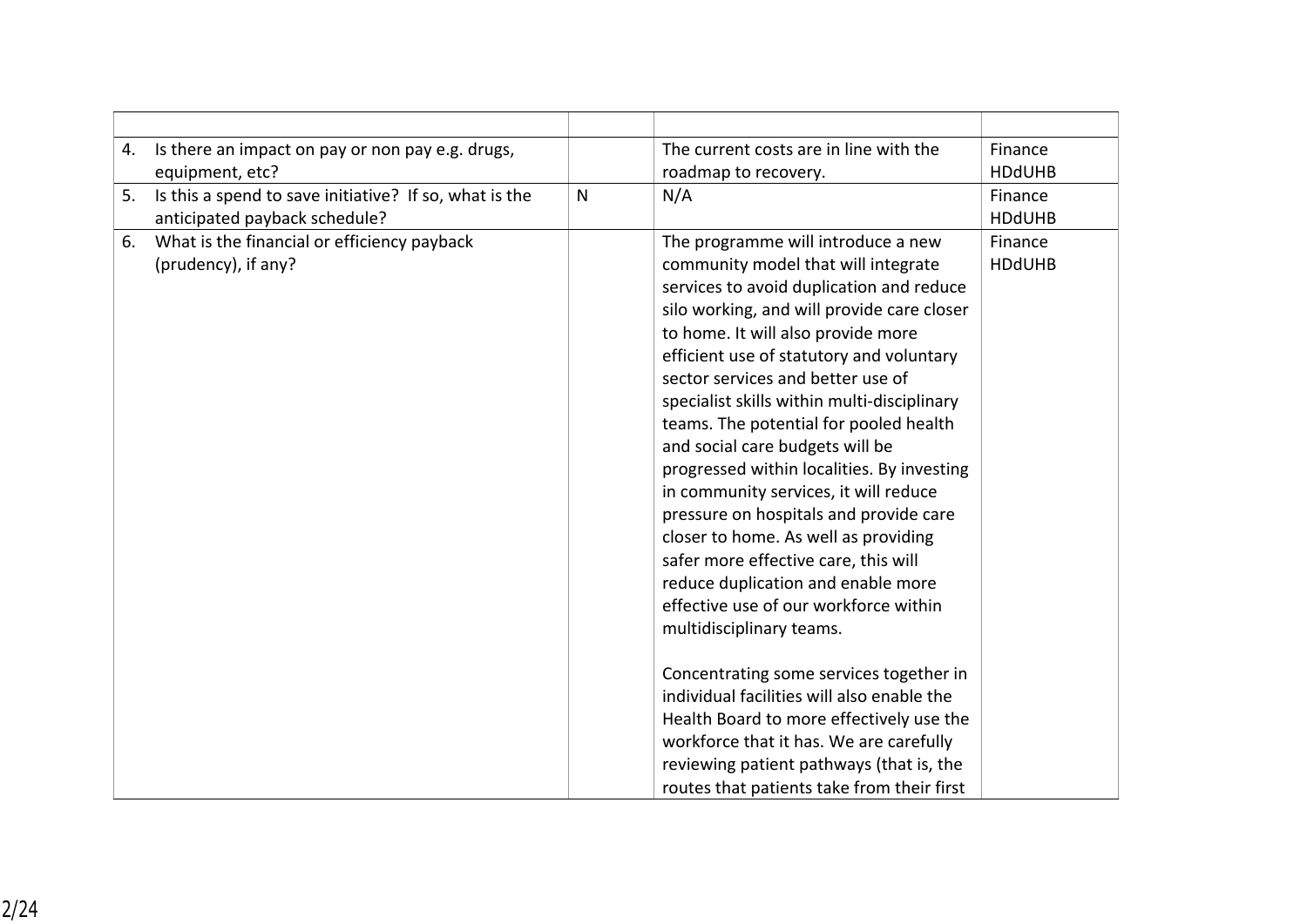|                                                                                    |            | contact with an NHS member of staff<br>[usually their GP], through referral, to<br>the completion of their treatment). In<br>particular how we can redesign<br>pathways to support earlier intervention<br>and to better resource earlier stages of<br>pathways. In doing so, this will release<br>resources from later stages of pathways<br>and will enable further investment in<br>resourcing earlier intervention.                                                                                                                                                                                                                                                                 |                                 |
|------------------------------------------------------------------------------------|------------|-----------------------------------------------------------------------------------------------------------------------------------------------------------------------------------------------------------------------------------------------------------------------------------------------------------------------------------------------------------------------------------------------------------------------------------------------------------------------------------------------------------------------------------------------------------------------------------------------------------------------------------------------------------------------------------------|---------------------------------|
| Are there risks if the new proposal/service model is<br>7.<br>not put into effect? | <b>Yes</b> | The current model of services is not<br>sustainable and does not cater for rising<br>demand and changing population needs.<br>It is not a financially viable option for the<br>future, and maintains the HB<br>dependency on locum and agency staff.<br>Should the programme not be put into<br>effect, there will be :<br>• Continued wastage and duplication<br>• Services won't be fit for purpose for<br>the 21st century<br>• We risk sustaining inadequate services<br>• We reduce service user choice<br>• We will not be able to recruit and<br>retain an appropriately skilled multi-<br>disciplinary workforce to meet current<br>and future needs of population<br>equitably | Capital<br><b>Planning Team</b> |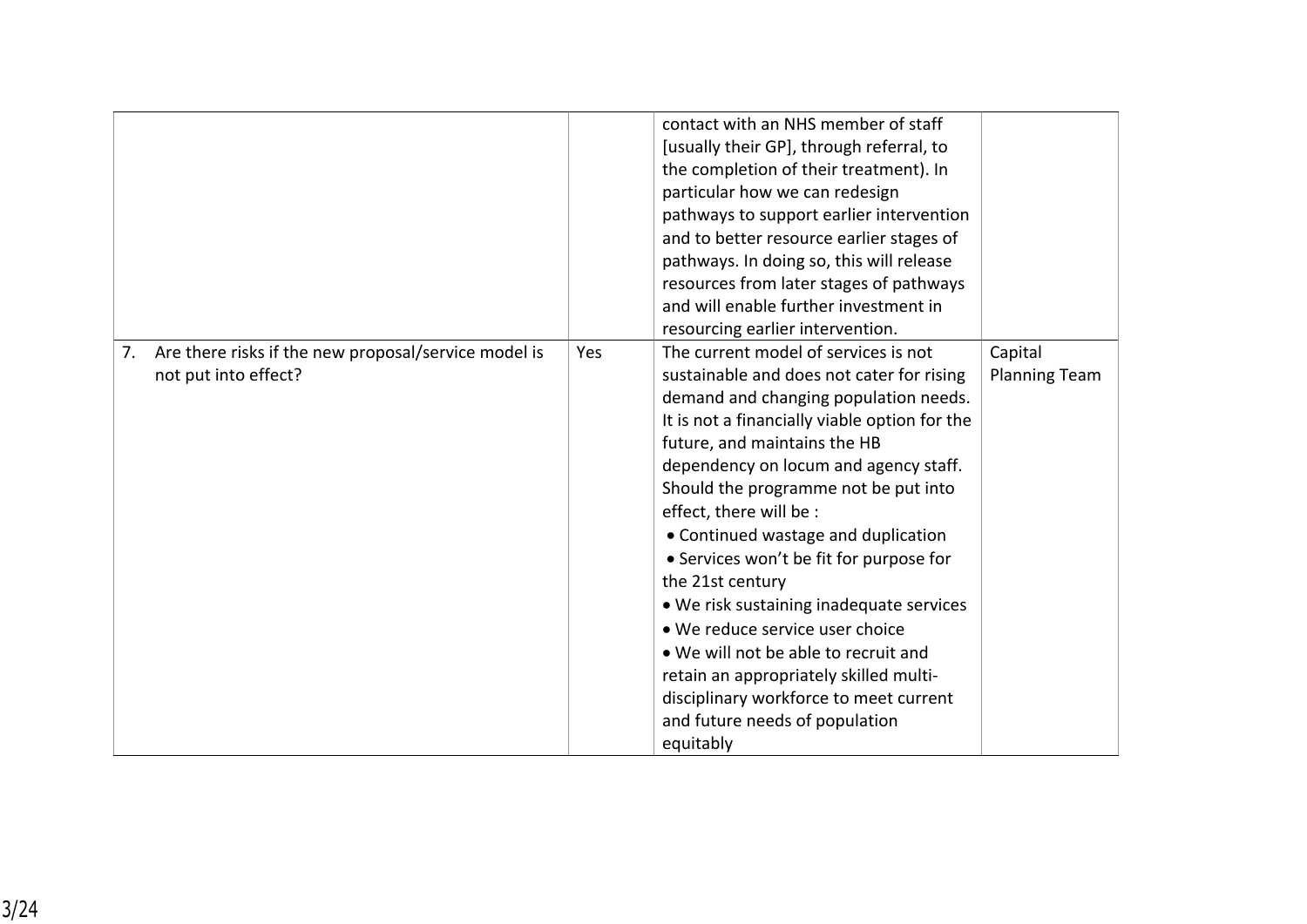|    |                                                                                                                                                                                                                                                                                                     |     | • We won't meet<br>goals/visions/aspirations of our strategy<br>or national strategies<br>. We will not meet current and<br>projected needs and demands<br>• Risk of continued gaps in current<br>service provision<br>Learning and recovering from Covid-19<br>-We have experienced cramped and<br>constrained environments<br>-Very difficult to deliver modern care<br>-Risk of infection and control<br>-Lack of flexibility<br>-Can't get separation between planned<br>and emergency care<br>Covid has exacerbated these problems. |                                 |
|----|-----------------------------------------------------------------------------------------------------------------------------------------------------------------------------------------------------------------------------------------------------------------------------------------------------|-----|------------------------------------------------------------------------------------------------------------------------------------------------------------------------------------------------------------------------------------------------------------------------------------------------------------------------------------------------------------------------------------------------------------------------------------------------------------------------------------------------------------------------------------------|---------------------------------|
| 8. | Are there any recognised or unintended<br>consequences of changes on other parts of the<br>system (i.e. impact on current service, impact of<br>changes in secondary care provision on primary care<br>services and capacity or vice versa, or other statutory<br>services e.g. Local Authorities?) | Yes | A system that is easier to access and<br>more streamlined will have a positive<br>impact for all statutory services. Our<br>programme is underpinned by a<br>strengthened integrated community<br>model which will see care needs being<br>met more and more in community<br>settings rather than in hospitals.<br>Enhanced community provision will<br>provide more accessible care and care<br>closer to home. It should also reduce<br>demand on our hospitals. Our                                                                   | Capital<br><b>Planning Team</b> |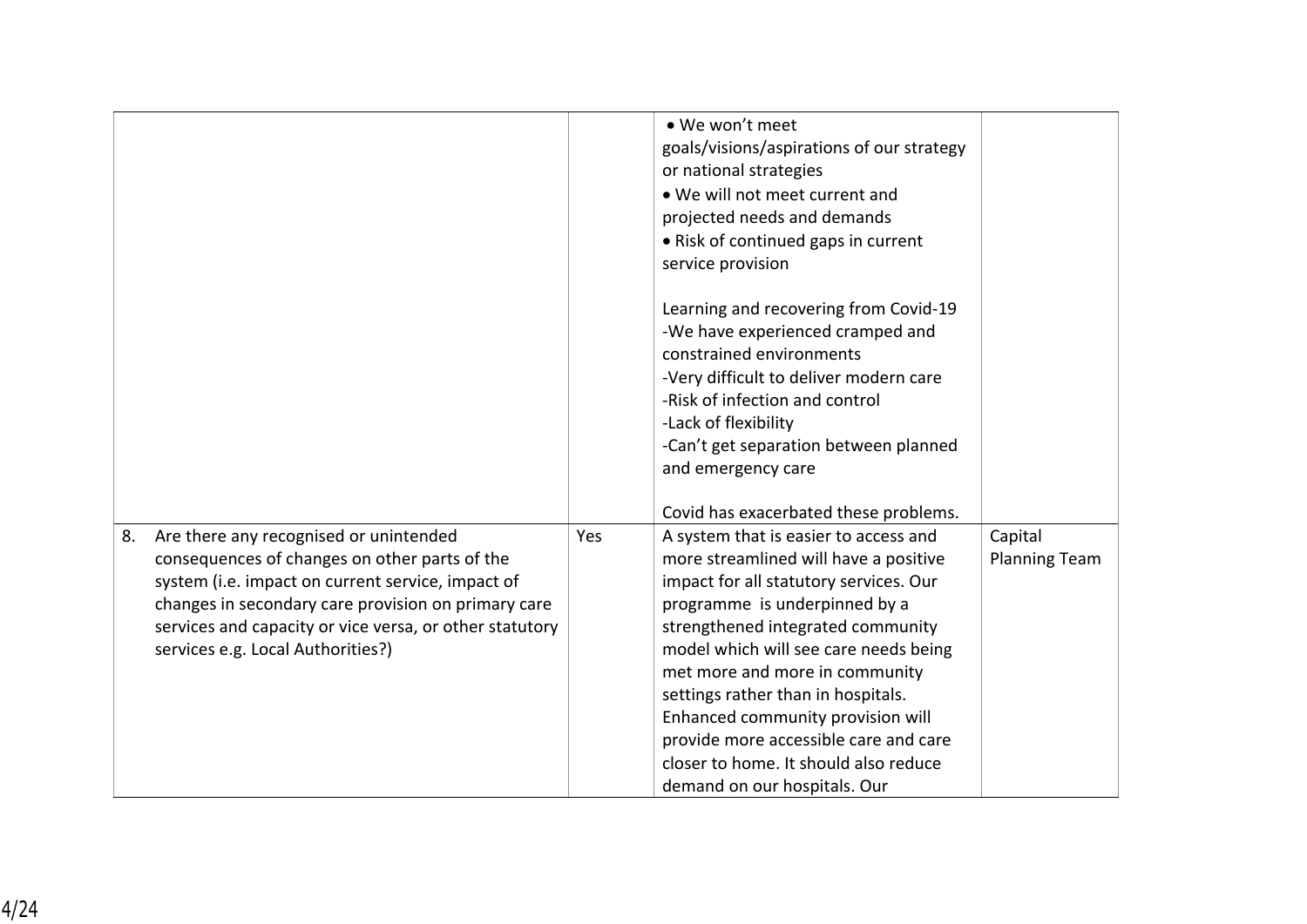|    |                                                                                                                                                                        |     | programme will facilitate a quicker<br>transition from hospital to community<br>which could impact on providers of<br>supported accommodation e.g. housing<br>associations, social services. Research<br>and past experience demonstrate that<br>the public and staff can respond<br>negatively to significant change. Strong<br>and continuing engagement and<br>involvement with our public, staff and<br>key stakeholders through the process<br>will mitigate this. A strong<br>communications function will continue<br>to keep our public, staff and<br>stakeholders informed . Staff will be<br>supported through the change process<br>in line with the All Wales Organisational<br><b>Change Policy</b> |                                 |
|----|------------------------------------------------------------------------------------------------------------------------------------------------------------------------|-----|------------------------------------------------------------------------------------------------------------------------------------------------------------------------------------------------------------------------------------------------------------------------------------------------------------------------------------------------------------------------------------------------------------------------------------------------------------------------------------------------------------------------------------------------------------------------------------------------------------------------------------------------------------------------------------------------------------------|---------------------------------|
| 9. | Is there a need for negotiation/lead in times i.e.<br>short term, medium term, long term? If so, with<br>whom e.g. staff, current providers, external funders,<br>etc? | Yes | A phased implementation plan will<br>achieve the strengthened primary and<br>community care provision that will<br>underpin and support any changes in<br>our acute settings. Business continuity<br>and workforce planning will underpin<br>the process. The UHB will also work<br>closely with neighbouring health and<br>care providers to understand the system<br>dependencies and to mitigate risks.                                                                                                                                                                                                                                                                                                       | Capital<br><b>Planning Team</b> |
|    | 10. Are capital requirements identified or funded?                                                                                                                     | Yes | To secure the infrastructure investment<br>to deliver on our long term health and                                                                                                                                                                                                                                                                                                                                                                                                                                                                                                                                                                                                                                | Capital<br><b>Planning Team</b> |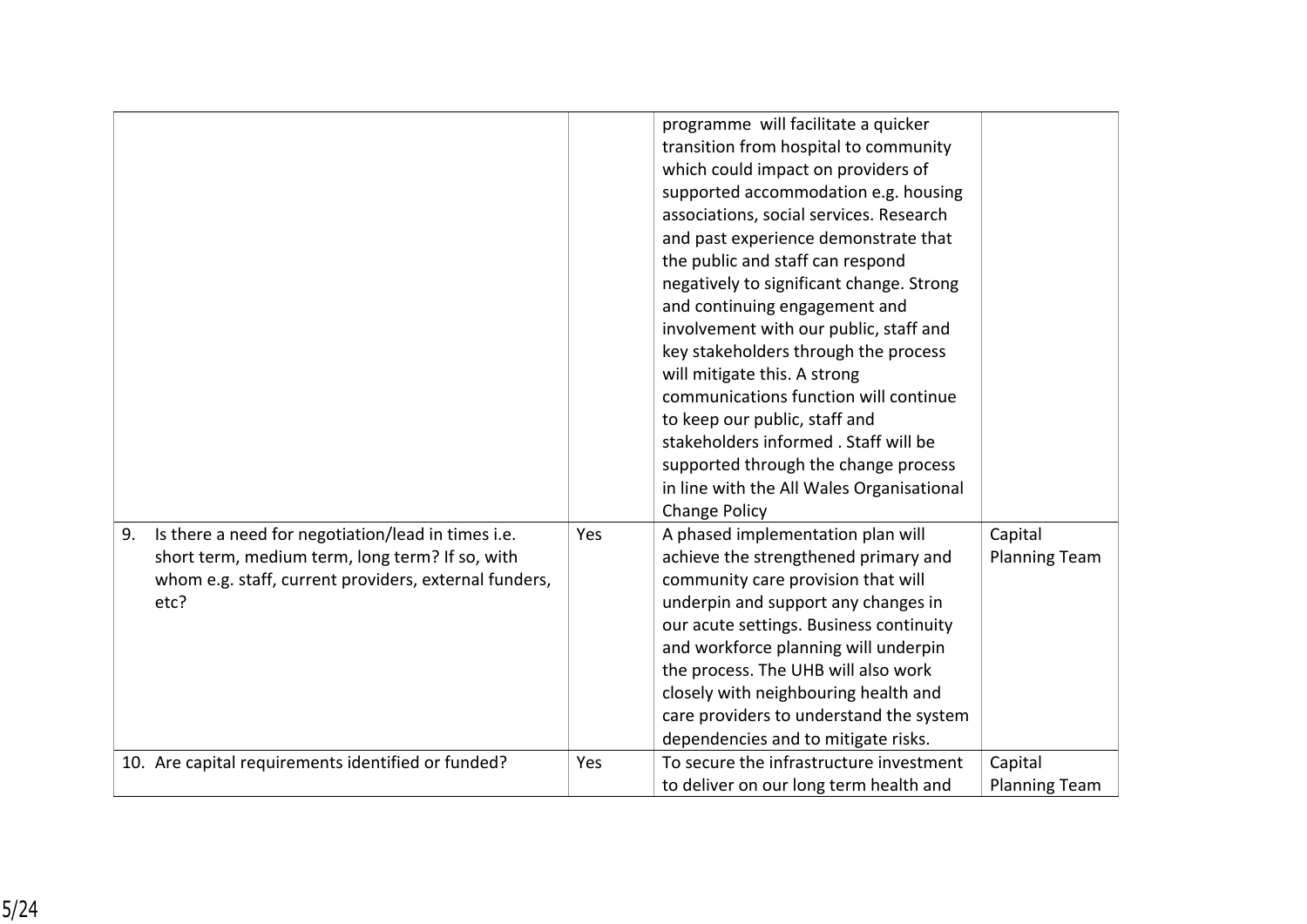| 11. Will capital projects need to be completed in time to<br>support any service change proposed?   | Yes | care strategy there is a requirement to<br>submit a series of business cases to<br>Welsh Government. The Programme<br>Business Case being the first business<br>case in the process. If approved by the<br>Board and endorsed by Welsh<br>Government the UHB will have funding<br>to proceed with individual business<br>cases to support the capital investment<br>for our infrastructure aspirations<br>The UHB Health and Care Strategy sets<br>out the need to transform our service<br>model and whilst this can in part be<br>achieved without capital, the full strategy<br>cannot be implemented without major<br>infrastructure modernisation. The PBC<br>sets out the potential timelines for the<br>delivery of the infrastructure<br>developments and the work through the<br>development of Outline Business Cases<br>and Full Business Cases will clarify to what<br>extent service transformation can occur in<br>advance of this, and what will only be<br>achieved as a consequence of the | Capital<br><b>Planning Team</b> |
|-----------------------------------------------------------------------------------------------------|-----|-------------------------------------------------------------------------------------------------------------------------------------------------------------------------------------------------------------------------------------------------------------------------------------------------------------------------------------------------------------------------------------------------------------------------------------------------------------------------------------------------------------------------------------------------------------------------------------------------------------------------------------------------------------------------------------------------------------------------------------------------------------------------------------------------------------------------------------------------------------------------------------------------------------------------------------------------------------------------------------------------------------|---------------------------------|
| 12. Has a Project Board been identified to manage the                                               | Yes | investment.<br>The Programme is chaired by Steve                                                                                                                                                                                                                                                                                                                                                                                                                                                                                                                                                                                                                                                                                                                                                                                                                                                                                                                                                            | Capital                         |
| implementation?                                                                                     |     | Moore, CEO, in his capacity as SRO for<br>the programme.                                                                                                                                                                                                                                                                                                                                                                                                                                                                                                                                                                                                                                                                                                                                                                                                                                                                                                                                                    | <b>Planning Team</b>            |
| 13. Is there an implementation plan with timescales to<br>performance manage the process and risks? | Yes | Yes, as noted in question 11                                                                                                                                                                                                                                                                                                                                                                                                                                                                                                                                                                                                                                                                                                                                                                                                                                                                                                                                                                                | Capital<br><b>Planning Team</b> |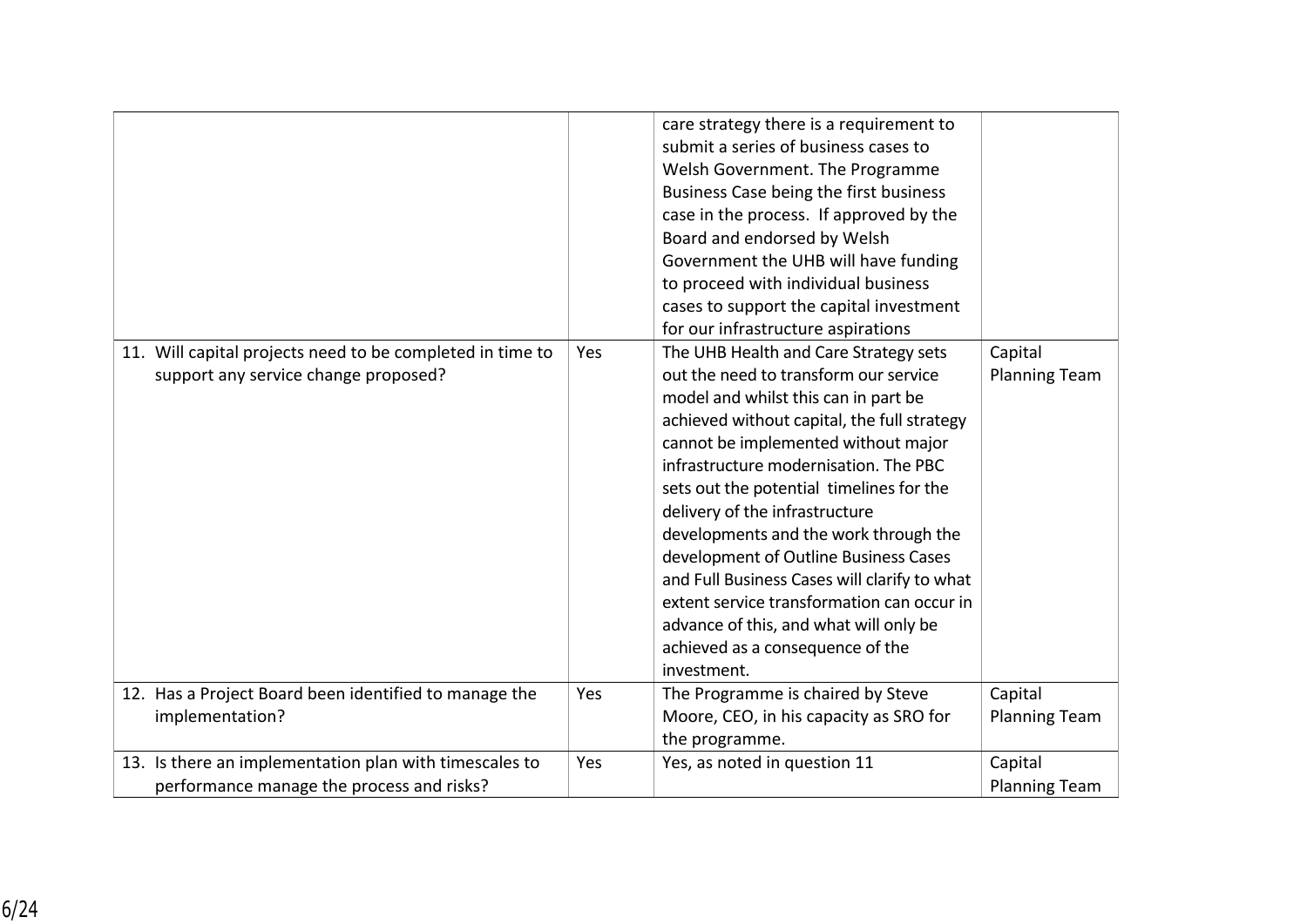| 14. Is there a post project evaluation planned for the<br>new proposal/service model?  | Yes | All workstreams will use available<br>intelligence to inform post project<br>evaluation. They will develop qualitative<br>and quantitative methods of evaluating<br>the outcomes of proposed service<br>changes. The UHB will also work with<br>the WG Assurance Hub and the<br>programme will be subject to gateway<br>reviews including gateway 5, benefits<br>realisation.                                                                                                                                                                | Capital<br><b>Planning Team</b> |
|----------------------------------------------------------------------------------------|-----|----------------------------------------------------------------------------------------------------------------------------------------------------------------------------------------------------------------------------------------------------------------------------------------------------------------------------------------------------------------------------------------------------------------------------------------------------------------------------------------------------------------------------------------------|---------------------------------|
| 15. Are there any other constraints which would prevent<br>progress to implementation? | Yes | Constraints identified include the<br>following:<br>-The Programme needs to complement<br>directorate and locality plans in terms of<br>short term and longer-term deliverables.<br>The end model of care will take several<br>years to implement, therefore during<br>the transitional period, the Programme<br>must complement existing plans within<br>the organisation.<br>Existing pressures on<br>services:<br>the Programme requires<br>significant change to our<br>services, whilst said<br>services still need to<br>provide safe, | Capital<br><b>Planning Team</b> |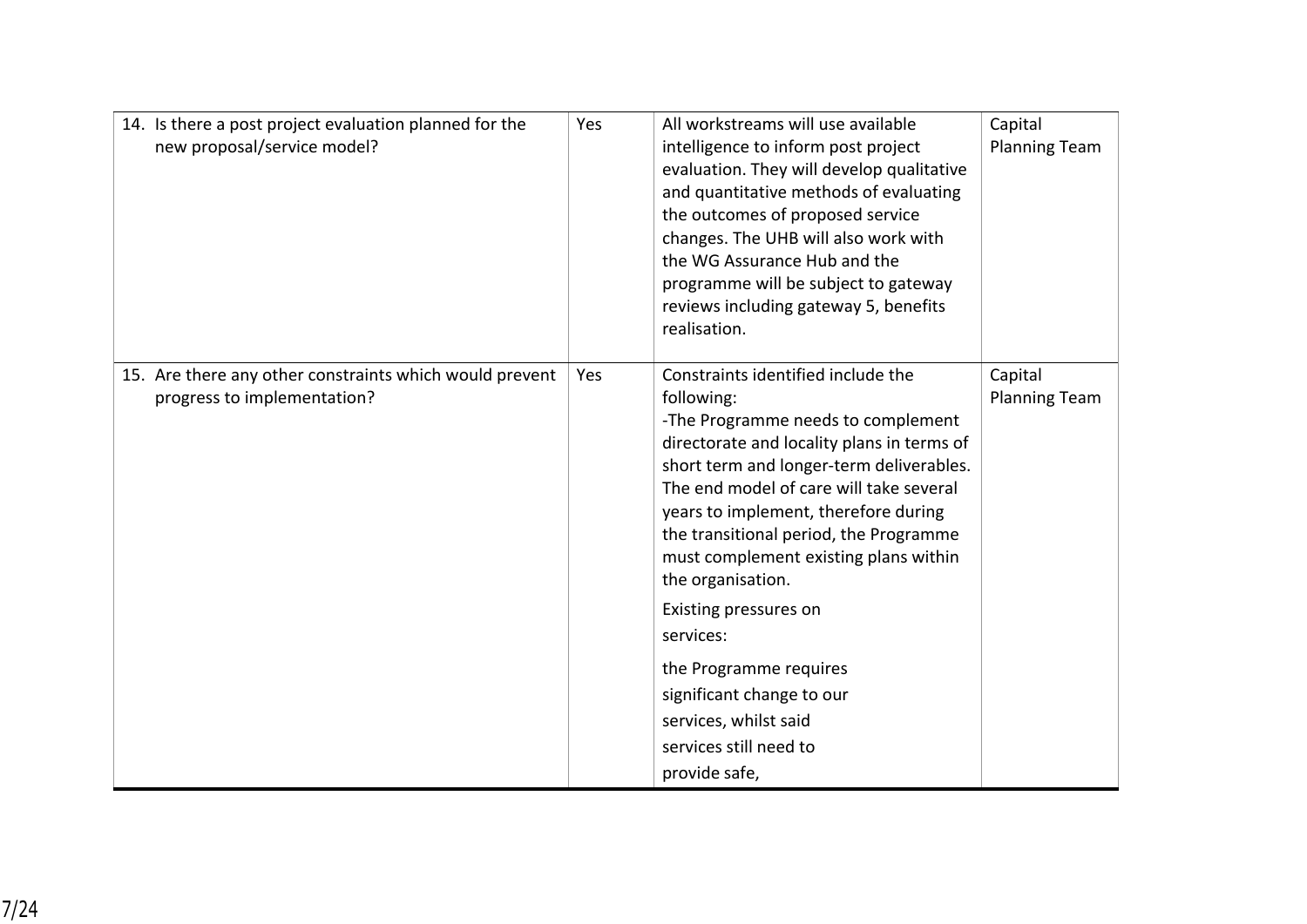| sustainable, accessible        |
|--------------------------------|
| and kind care to our           |
| population. Therefore,         |
| the pace of change may         |
| be constrained by the          |
| demands on providing           |
| care during the same           |
| time period.                   |
| -Constraints associated with   |
| timelines for delivery of      |
| national programmes: the       |
| Programme requires             |
| significant digital & IT       |
| infrastructure improvements.   |
| Such improvements are          |
| often taken forward on a       |
| national basis and therefore   |
| Hywel Dda'sportfolio of        |
| works may be constrained by    |
| the speed in which national    |
| solutions are implemented.     |
| -Any other                     |
| programmes/projects which      |
| the University Health Board is |
| engaged in which have the      |
| potential to constrain         |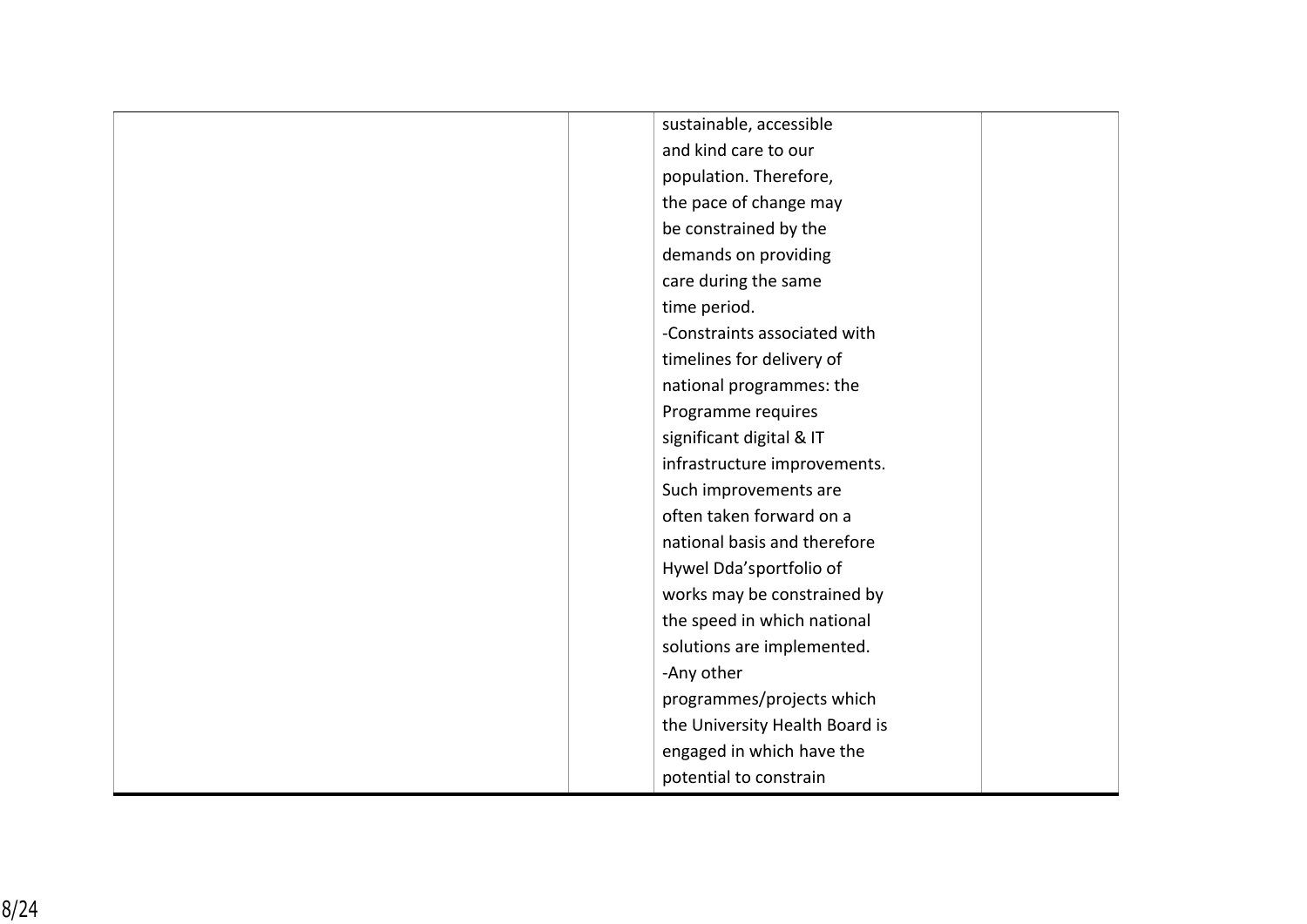| implementation of this           |
|----------------------------------|
| Programme: the end model of      |
| care outlined within the         |
| portfolio of works will take     |
| several years to implement;      |
| therefore during the             |
| transitional period, it must     |
| complement existing plans        |
| within the organisation.         |
| -The Programme must              |
| ensure that the                  |
| decarbonisation agenda (or       |
| any other relevant Welsh         |
| Government policy) is            |
| adhered to. This may             |
| constrain some design            |
| choices.                         |
| -Any estate developments need    |
| to be developed in line with     |
| NHS Wales capital guidelines     |
| historically based on number of  |
| beds or space rather than a      |
| flexible solution e.g to be able |
| to 'flex' dependent on demand.   |
| - There is a dependency on       |
| funding availability to resource |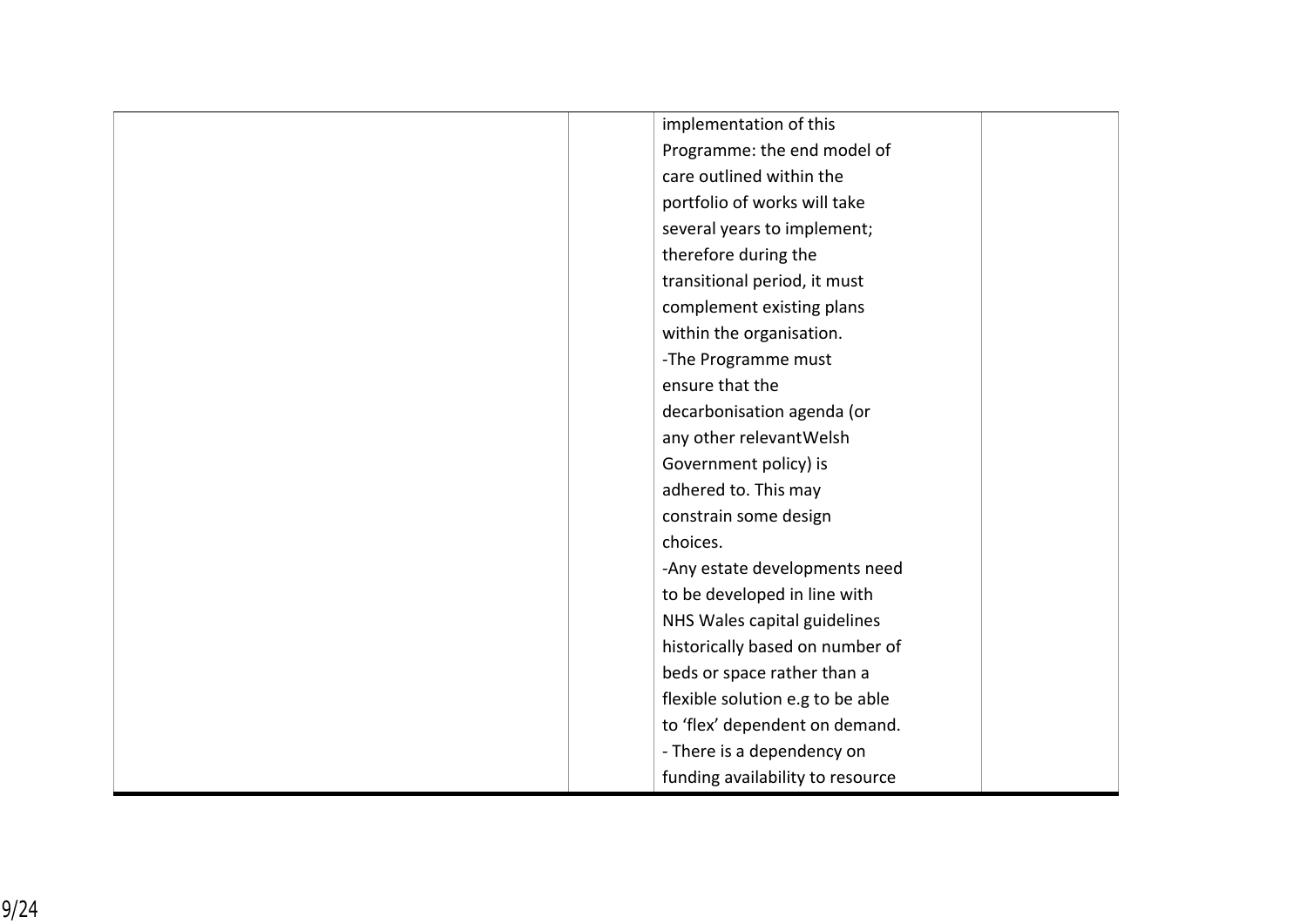|                                                       |     | the developments which might<br>impact delivery or timelines for<br>delivery.<br>-There is a dependency on Regional<br>planning and the UHB must ensure<br>alignment of plans with neighbouring<br>health and care providers and assess any<br>impacts the programme may have on<br>their ability to support the UHB strategy<br>implementation.                                                                                                                                                                                                                                                                                                                                                                     |
|-------------------------------------------------------|-----|----------------------------------------------------------------------------------------------------------------------------------------------------------------------------------------------------------------------------------------------------------------------------------------------------------------------------------------------------------------------------------------------------------------------------------------------------------------------------------------------------------------------------------------------------------------------------------------------------------------------------------------------------------------------------------------------------------------------|
| <b>Quality/Patient Care Impacts</b>                   |     |                                                                                                                                                                                                                                                                                                                                                                                                                                                                                                                                                                                                                                                                                                                      |
| 16. Could there be an impact on patient outcome/care? | yes | Our programme is founded on a model<br>of care that will improve patient<br>outcomes and care via safe, sustainable,<br>accessible and kind service delivery. The<br>proposals have been informed by<br>available evidence and international<br>best practice models. They align closely<br>with the principles of prudent<br>healthcare, namely to: . Achieve health<br>and wellbeing with the public, patients<br>and professionals as equal partners<br>through co-production; • Care for those<br>with the greatest health need first,<br>making the most effective use of all skills<br>and resources; • Do only what is needed,<br>no more, no less; and do no harm. .<br>Reduce inappropriate variation using |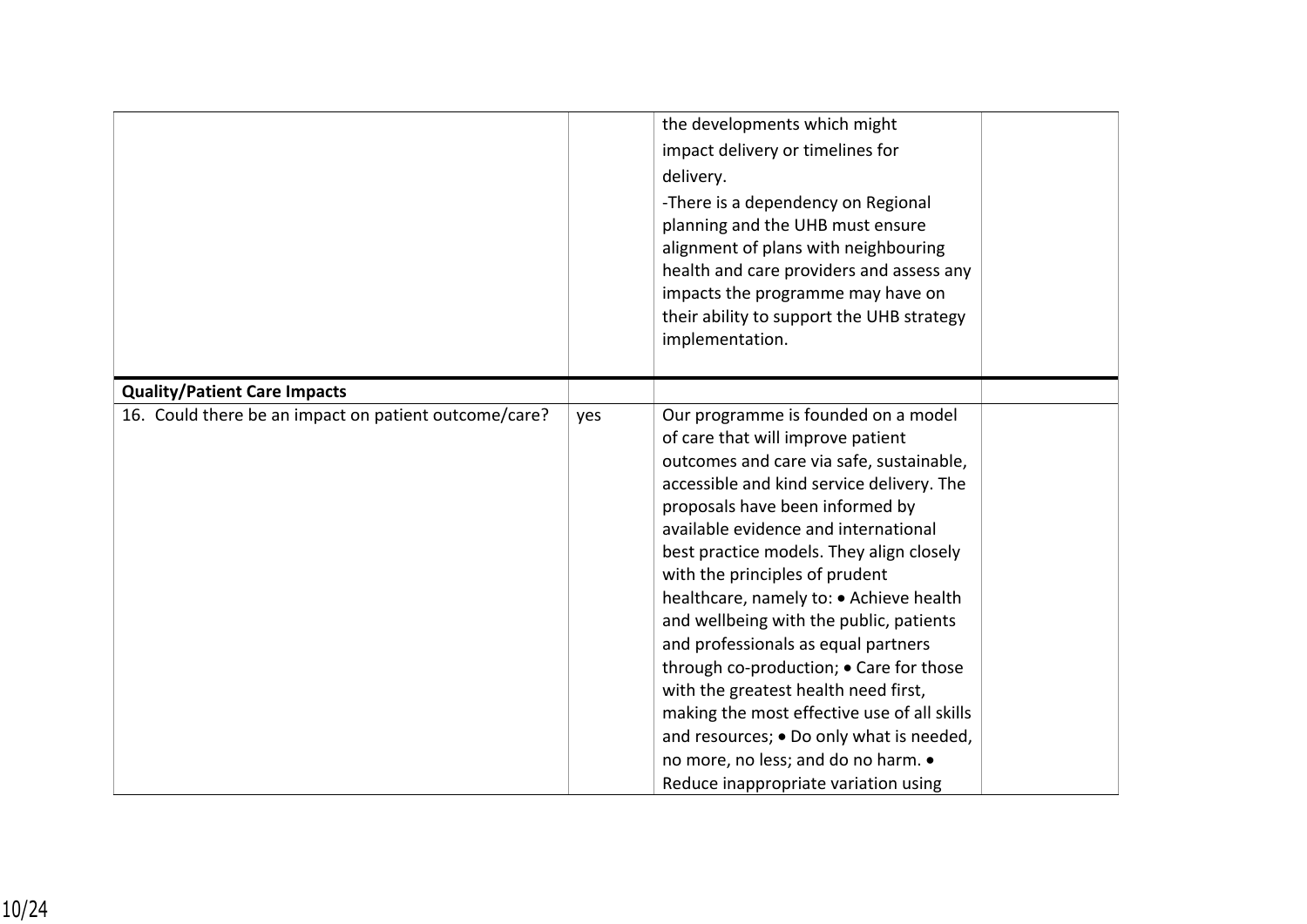|                                                                                                                                    |     | evidence based practices consistently<br>and transparently. Our community<br>model will focus on integrating health<br>and social care, with an increased<br>proportion of resources being directed<br>to primary and community care services<br>to deliver increasing levels of support<br>and treatment in the community.<br>Specifically, this means that more care<br>can be delivered at home rather than in<br>a hospital environment, which is what<br>our public told us they want during our<br>listening and engagement exercise. The<br><b>Equality Impact Assessment (EqIA)</b><br>identifies where there could potentially<br>be any negative impacts on particular<br>groups, and sets out the actions for<br>mitigating any negative impacts. Any<br>unanticipated disruptions to patient care<br>will be minimised with careful business<br>continuity planning and monitoring. |                                 |
|------------------------------------------------------------------------------------------------------------------------------------|-----|-------------------------------------------------------------------------------------------------------------------------------------------------------------------------------------------------------------------------------------------------------------------------------------------------------------------------------------------------------------------------------------------------------------------------------------------------------------------------------------------------------------------------------------------------------------------------------------------------------------------------------------------------------------------------------------------------------------------------------------------------------------------------------------------------------------------------------------------------------------------------------------------------|---------------------------------|
| 17. Is there any potential for inequity of provision for<br>individual patient groups or communities?<br>E.g. rurality, transport. | Yes | Our Health & Care Strategy has been co-<br>produced with our public, staff and<br>stakeholders. We have taken action to<br>mitigate any unintended inequities for<br>individual patient groups and<br>communities via the EHIA of all nine<br>characteristics. Please refer to 'Equality<br>and Health Impact Assessment'                                                                                                                                                                                                                                                                                                                                                                                                                                                                                                                                                                       | Capital<br><b>Planning Team</b> |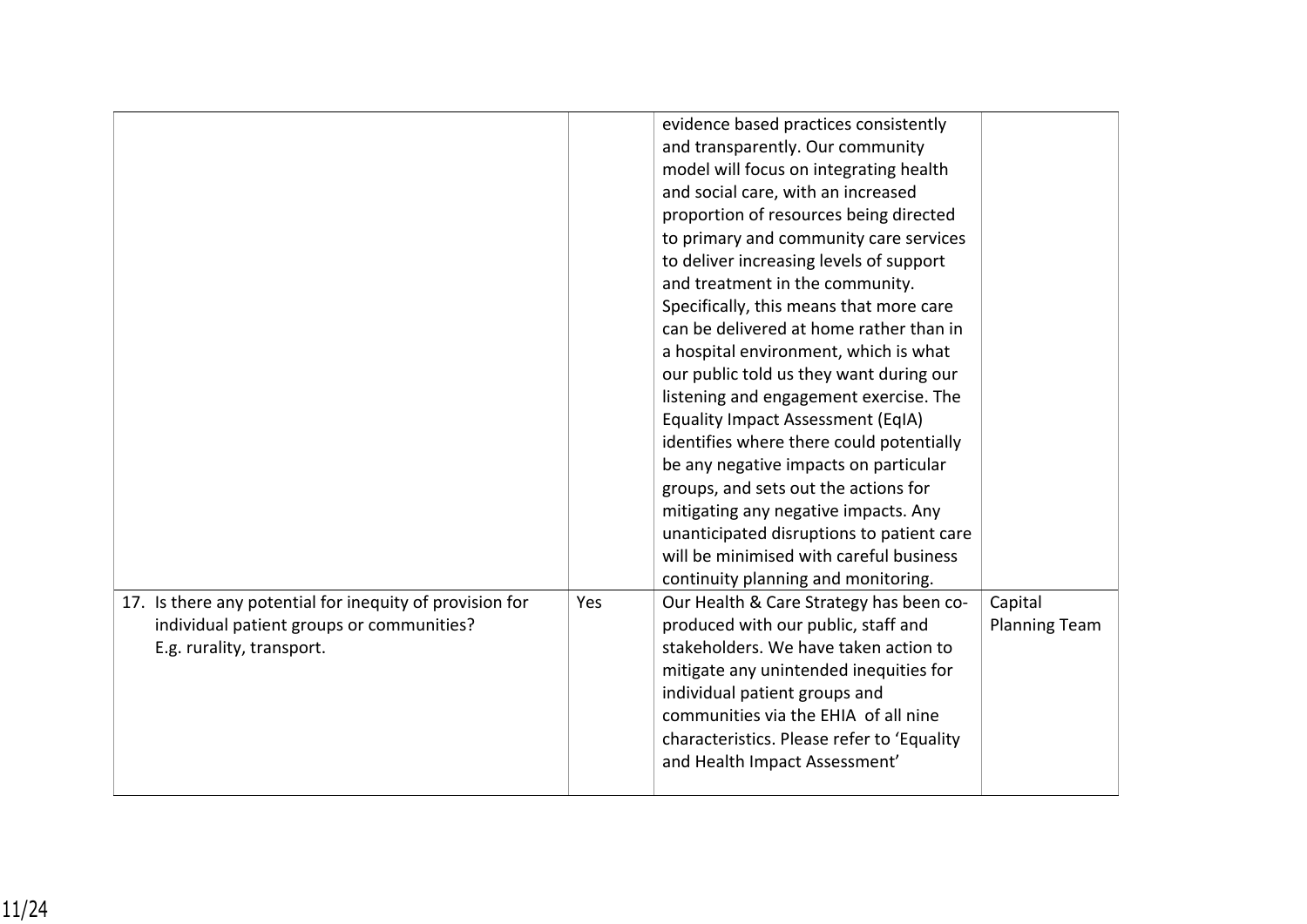| 18. Is there any potential for inconsistency in approach<br>across the Health Board? | The EHIA is an evolving document which<br>will be updated over the course of the<br>programme. The EHIA also considers<br>factors which might characterise any<br>patient groups or communities,<br>including rurality, caring responsibilities<br>and multiple deprivation, etc. Travel and<br>transport issues have been considered<br>with the development of a Transport<br>'enabling group' to advise on current<br>and anticipated implications for travel<br>and transportation including travel time<br>analyses, across our programme.<br>Our strategy is designed to deliver safe,<br>sustainable, accessible and kind care for<br>our whole population, and will seek to<br>deliver equitable service delivery across<br>the three counties. Strong operational<br>and clinical leadership will be crucial<br>during the implementation phase. | Capital<br><b>Planning Team</b> |
|--------------------------------------------------------------------------------------|-----------------------------------------------------------------------------------------------------------------------------------------------------------------------------------------------------------------------------------------------------------------------------------------------------------------------------------------------------------------------------------------------------------------------------------------------------------------------------------------------------------------------------------------------------------------------------------------------------------------------------------------------------------------------------------------------------------------------------------------------------------------------------------------------------------------------------------------------------------|---------------------------------|
| 19. Is there are potential for postcode<br>lottery/commissioning?                    | Our programme is underpinned by a<br>community model that enhances<br>primary and community care provision<br>for communities throughout the Health<br>Board. There will be some local variation<br>which will be defined on population<br>need assessments and by working with<br>local communities. Any unanticipated<br>variation that is identified will be                                                                                                                                                                                                                                                                                                                                                                                                                                                                                           | Capital<br><b>Planning Team</b> |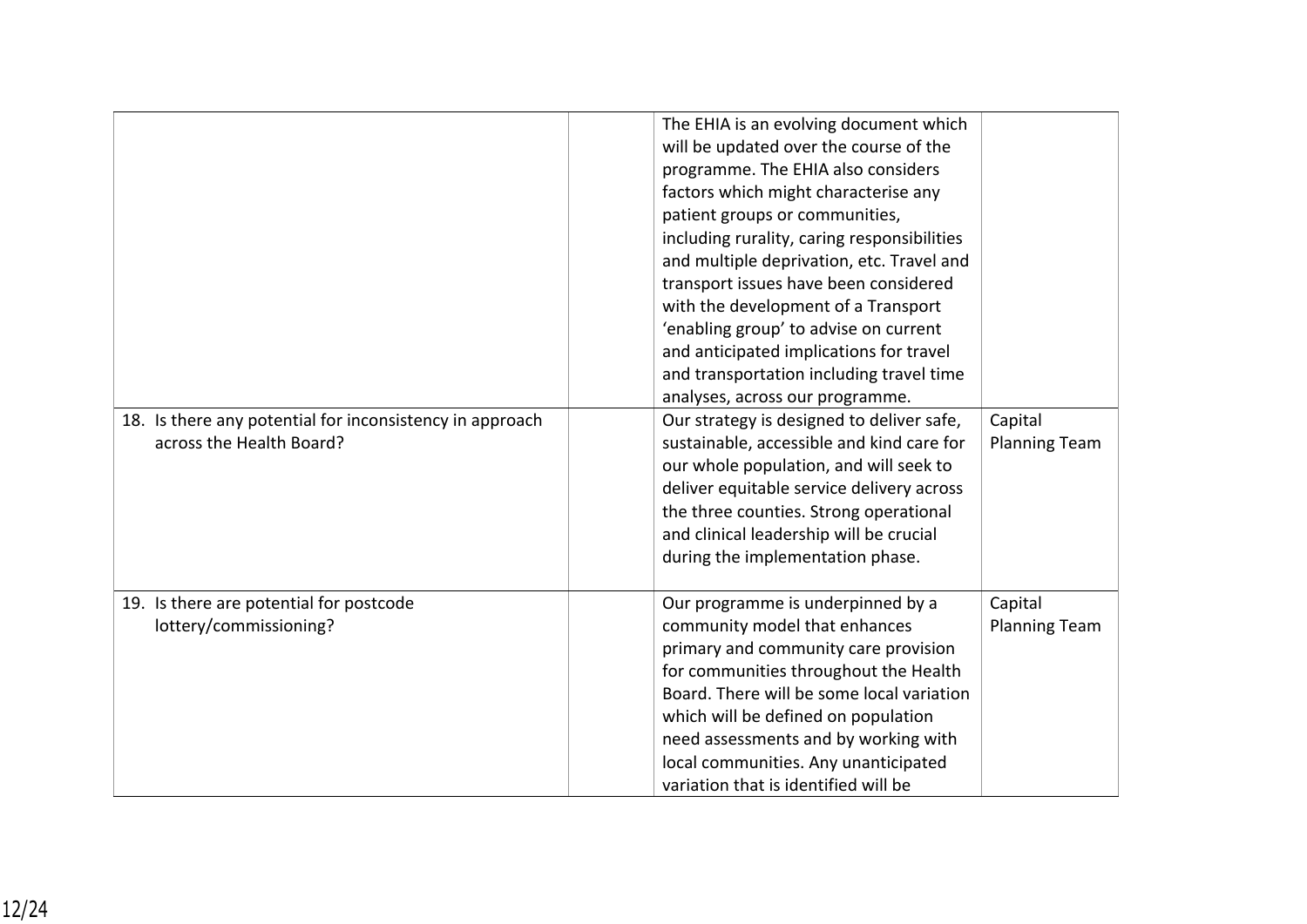|                                                                                                                                                                                                                                       | rectified. The changes proposed are to<br>enhance the quality and safety of care<br>for our population, across all patient<br>groups. Where changes might<br>potentially disadvantage any particular<br>population groups work has commenced<br>to identify in the EHIA alongside actions<br>to mitigate any potential negative<br>impacts. This document will remain 'live'<br>through the programme.                                                                                                                                                                     |                                                  |
|---------------------------------------------------------------------------------------------------------------------------------------------------------------------------------------------------------------------------------------|----------------------------------------------------------------------------------------------------------------------------------------------------------------------------------------------------------------------------------------------------------------------------------------------------------------------------------------------------------------------------------------------------------------------------------------------------------------------------------------------------------------------------------------------------------------------------|--------------------------------------------------|
| 20. Is there a need to consider exceptional<br>circumstances?                                                                                                                                                                         | We have engaged with a wide range of<br>people and patients, including with our<br>county equality groups to ensure that<br>we hear the views of our minority,<br>seldom heard groups (including people<br>with protected characteristics and<br>travelling communities).                                                                                                                                                                                                                                                                                                  | Communication<br>and<br>Engagement<br>Workstream |
| 21. Are there clinical and other consequences of<br>providing or delaying/denying treatment (i.e.<br>improved patient outcomes, chronic pain, physical<br>and mental deterioration, more intensive procedures<br>eventually required? | The programme is designed to improve<br>patient care and outcomes through<br>better integrated working and improved<br>accessibility. It will deliver more care in<br>communities as close to our populations<br>as possible rather than requiring them to<br>travel to and spend time in our hospitals.<br>In short, it will deliver care at the right<br>time, in the right place, by the right<br>person. Our model of care is based on<br>the needs of the person as a whole. Care<br>will be planned and coordinated around<br>each person's unique needs (not solely |                                                  |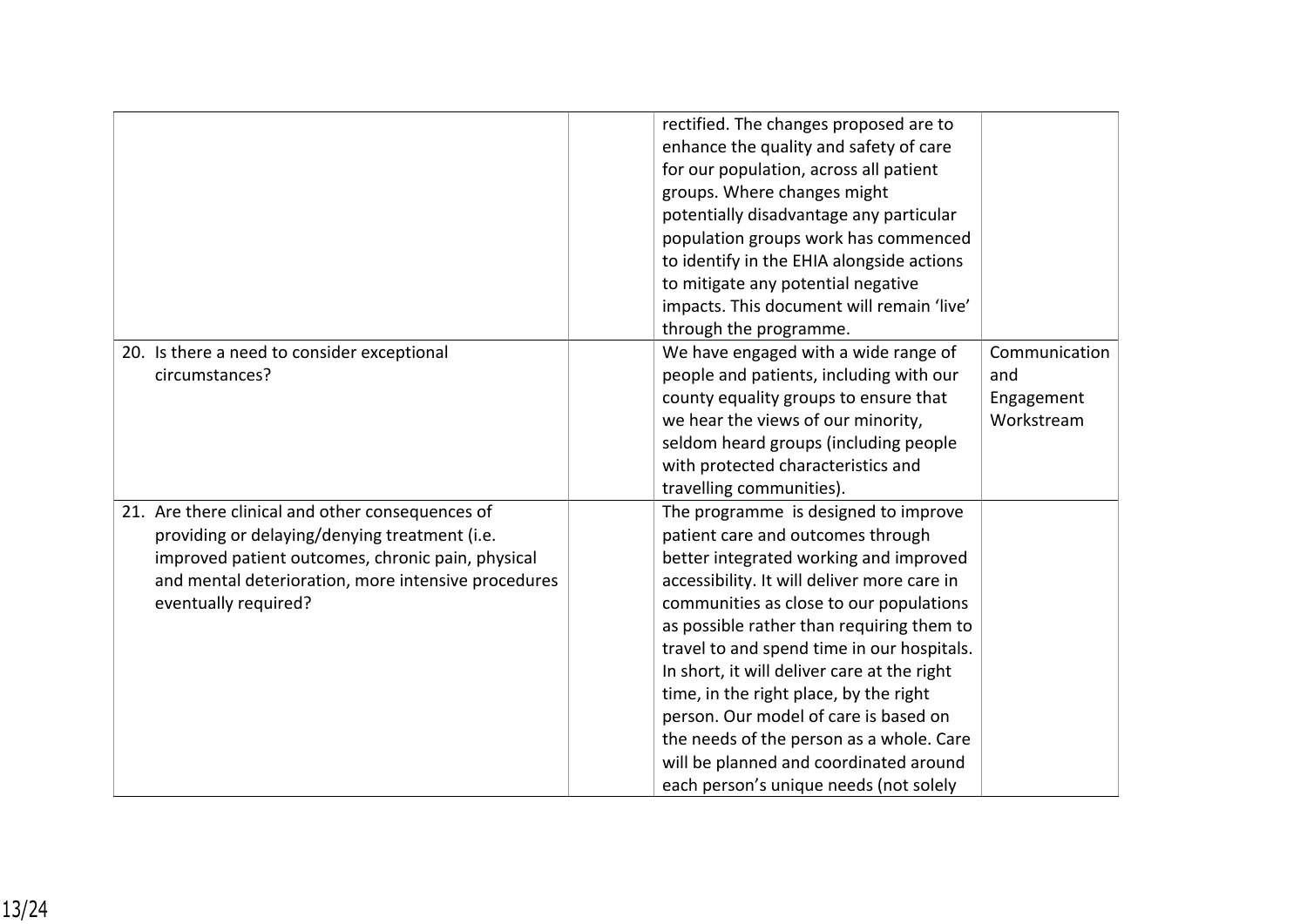|                                                                                                       |     | their medical condition) and how we will<br>support them to achieve these<br>outcomes.                                                                                                                                                                                                                                                                                                                                                                                                                                                                                                                         |                                                         |
|-------------------------------------------------------------------------------------------------------|-----|----------------------------------------------------------------------------------------------------------------------------------------------------------------------------------------------------------------------------------------------------------------------------------------------------------------------------------------------------------------------------------------------------------------------------------------------------------------------------------------------------------------------------------------------------------------------------------------------------------------|---------------------------------------------------------|
| 22. Are there any Royal College standards, NICE<br>guidance or other evidence bases, etc, applicable? | Yes | In development of our strategy we<br>reviewed available evidence and<br>international best practice. We have no<br>evidence that the programme will<br>impinge on any standards from<br>professional statutory regulators. We<br>have consulted with our professional<br>leads within our organisation and have<br>not identified any professional standards<br>that would be breached                                                                                                                                                                                                                         | Capital<br><b>Planning Team</b>                         |
| 23. Can clinical engagement be evidenced in the design<br>of the new proposal/service model?          | Yes | Staff were involved in all stages, we have<br>had clinical engagement across our<br>three working groups (Urgent and<br><b>Emergency Care, Planned Care and</b><br>Community Care). Our clinicians were<br>meaningfully involved in the<br>consultation options development<br>process; the workshops we held for<br>options development, criteria setting<br>and options scoring; and in our staff and<br>stakeholder challenge sessions. Many of<br>our clinicians also acted as 'champions'.<br>In development of our PBC a strategic<br>Advisory Group (SAG) has been<br>established. Membership of SAG is | Strategic<br>Clinical<br><b>Advisory Group</b><br>(SAG) |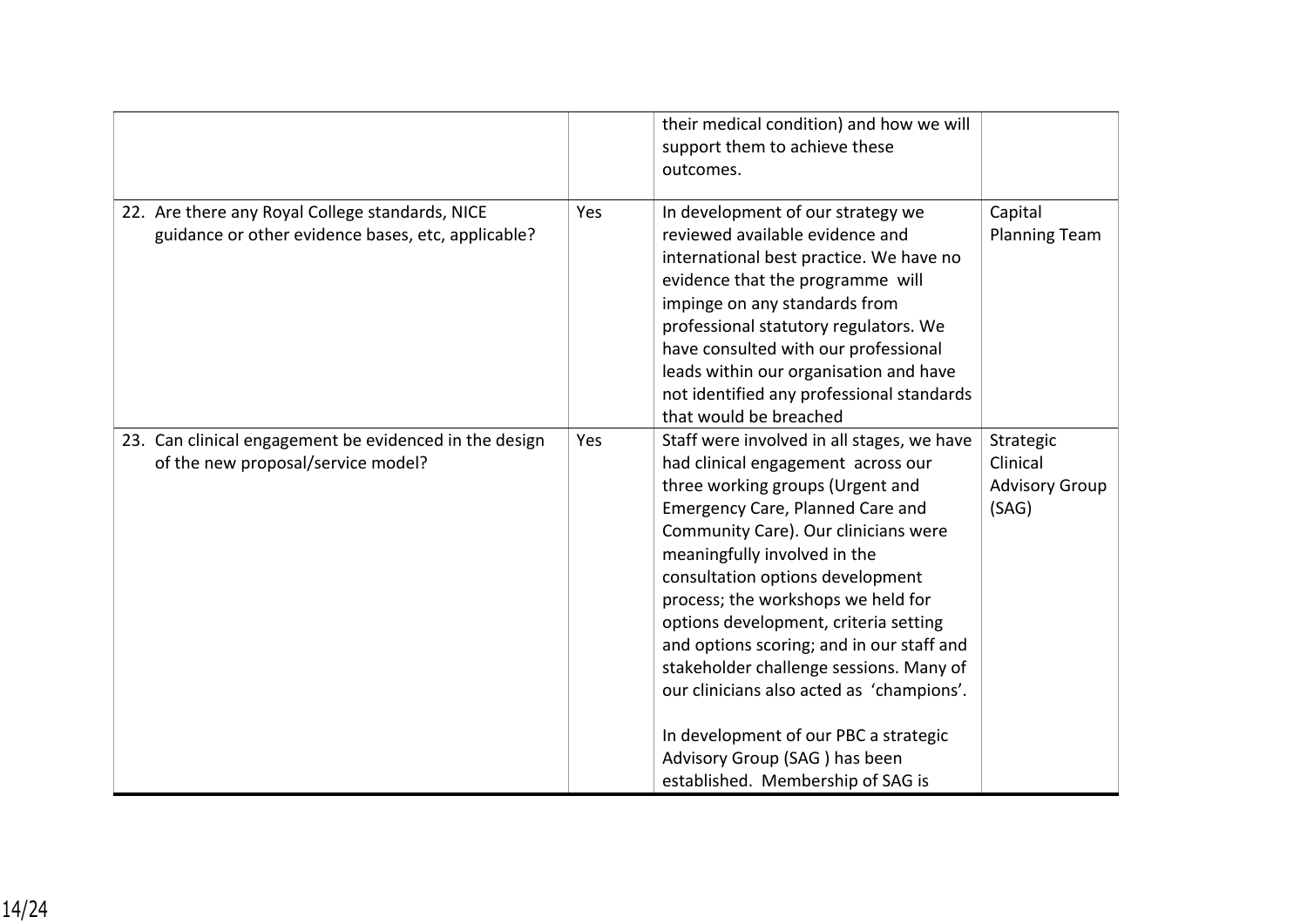| comprised of service leads from the<br>Mental Health & Learning Disability,<br>Primary Care & Community, Acute<br>Services, and Transformation team<br>amongst others.                                                                                                                                                                                                                                                                                                                                                                                                                                                                                                                                      |
|-------------------------------------------------------------------------------------------------------------------------------------------------------------------------------------------------------------------------------------------------------------------------------------------------------------------------------------------------------------------------------------------------------------------------------------------------------------------------------------------------------------------------------------------------------------------------------------------------------------------------------------------------------------------------------------------------------------|
| The responsibilities of SAG, are to:<br>-Provide a forum to connect<br>ongoing work in primary,<br>community and acute services<br>tosupport the Programme.<br>-Provide assurance that the<br>delivery of any projects,<br>service changes and pathway<br>re-design related to the<br>AHMWW Programme are<br>consistent with the principles<br>and design assumption set<br>out within A Healthier Mid<br>and West Wales: Our future<br>generations living well.<br>-Provide assurance that the delivery of<br>any projects, service changes and<br>pathway re-design related to the<br>AHMWW Programme is consistent with<br>the University Health Board's learning<br>from response to the COVID pandemic |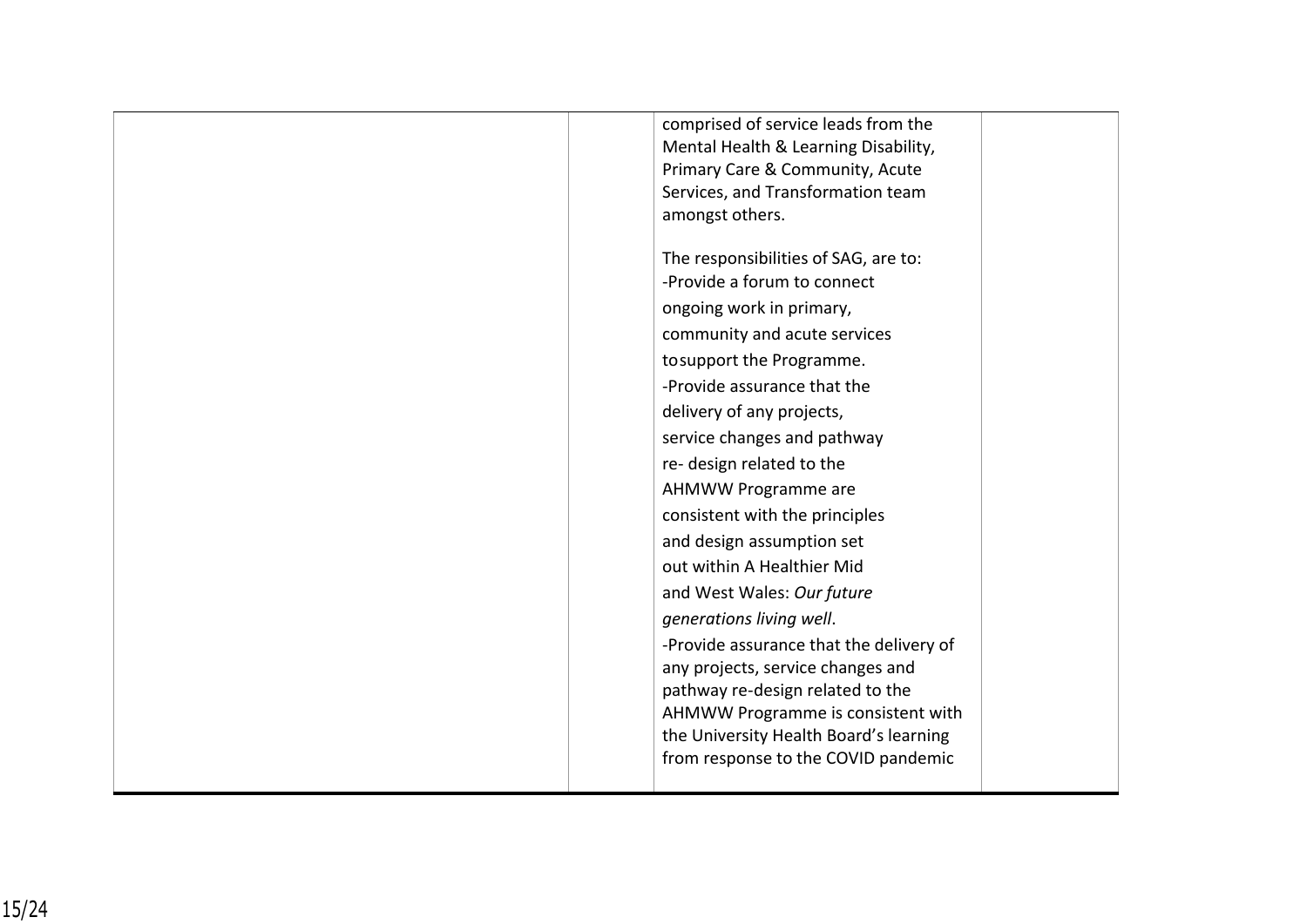| 24. Are there any population health impacts? | Yes | Our community model describes how we<br>will transform our primary and<br>community care system to best meet the<br>needs of our population now and in the<br>future. Our community is also led by our<br>commitment as a population health<br>organisation to put prevention and early<br>intervention at the heart of what we do.<br>This will help to address the rising<br>demand on our care services from an<br>increasing prevalence of chronic<br>diseases. Our population will be better<br>supported to self-manage their own and<br>their family members' health and<br>wellbeing, and to better understand the<br>health impacts of lifestyle choices. There<br>will be more accessible and joined-up<br>primary and community care, meaning<br>less duplication and a system that is<br>easier to navigate. With more of the<br>population's needs being met in<br>community settings, they will only need<br>to go to hospital when absolutely<br>necessary. This should therefore reduce<br>demand on our hospitals. |  |
|----------------------------------------------|-----|-------------------------------------------------------------------------------------------------------------------------------------------------------------------------------------------------------------------------------------------------------------------------------------------------------------------------------------------------------------------------------------------------------------------------------------------------------------------------------------------------------------------------------------------------------------------------------------------------------------------------------------------------------------------------------------------------------------------------------------------------------------------------------------------------------------------------------------------------------------------------------------------------------------------------------------------------------------------------------------------------------------------------------------|--|
|                                              |     | Our proposed community and hospital<br>model will facilitate a quicker transition                                                                                                                                                                                                                                                                                                                                                                                                                                                                                                                                                                                                                                                                                                                                                                                                                                                                                                                                                   |  |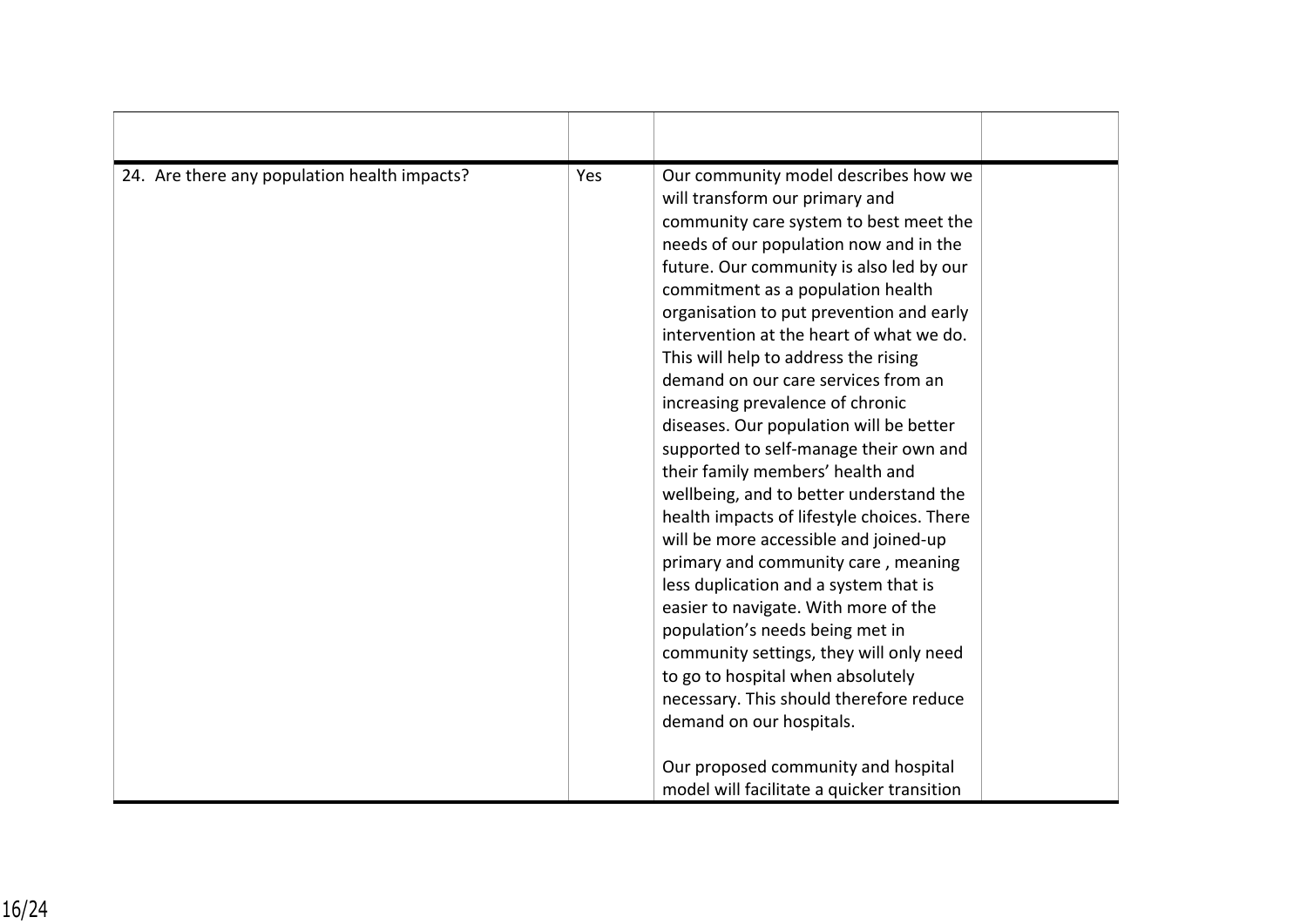|                                                                  |     | from hospital to community, which is<br>likely to have a significant impact on the<br>rising numbers of older people in our<br>population who we know often<br>deteriorate when in a hospital setting                                                                                                                                                                                                                                          |                         |
|------------------------------------------------------------------|-----|------------------------------------------------------------------------------------------------------------------------------------------------------------------------------------------------------------------------------------------------------------------------------------------------------------------------------------------------------------------------------------------------------------------------------------------------|-------------------------|
| <b>Workforce Impact</b>                                          |     |                                                                                                                                                                                                                                                                                                                                                                                                                                                |                         |
| 25. Has the impact on the existing staff/WTE been<br>determined? | Yes | It is anticipated that the programme will<br>improve ongoing recruitment difficulties<br>by offering enhanced career<br>opportunities and the attraction of<br>delivering new service models from<br>modernised estates. A Workforce<br>enabling group has been established to<br>identify current and future workforce<br>opportunities and to calculate workforce<br>requirements.                                                           | Workforce<br>Workstream |
| 26. Is it deliverable without the need for premium<br>workforce? | Yes | Our programme will reduce our<br>dependency on locum or agency staff,<br>for example by reducing the number of<br>medical rotas required to deliver<br>hospital services. However, there may<br>be premium implications based on the<br>number of sites in individual proposals<br>where we will need 24 hour on-call<br>rotas. We are reviewing workforce<br>models to manage this e.g. the use of<br><b>Advanced Nurse Practitioners etc</b> |                         |
| 27. Is there the potential for staff disengagement if there      | Yes | Our 'Case for Change' clearly set out the                                                                                                                                                                                                                                                                                                                                                                                                      |                         |
| is no clinical/'reasonable' rationale for the action?            |     | clinical and 'reasonable' rationale for                                                                                                                                                                                                                                                                                                                                                                                                        |                         |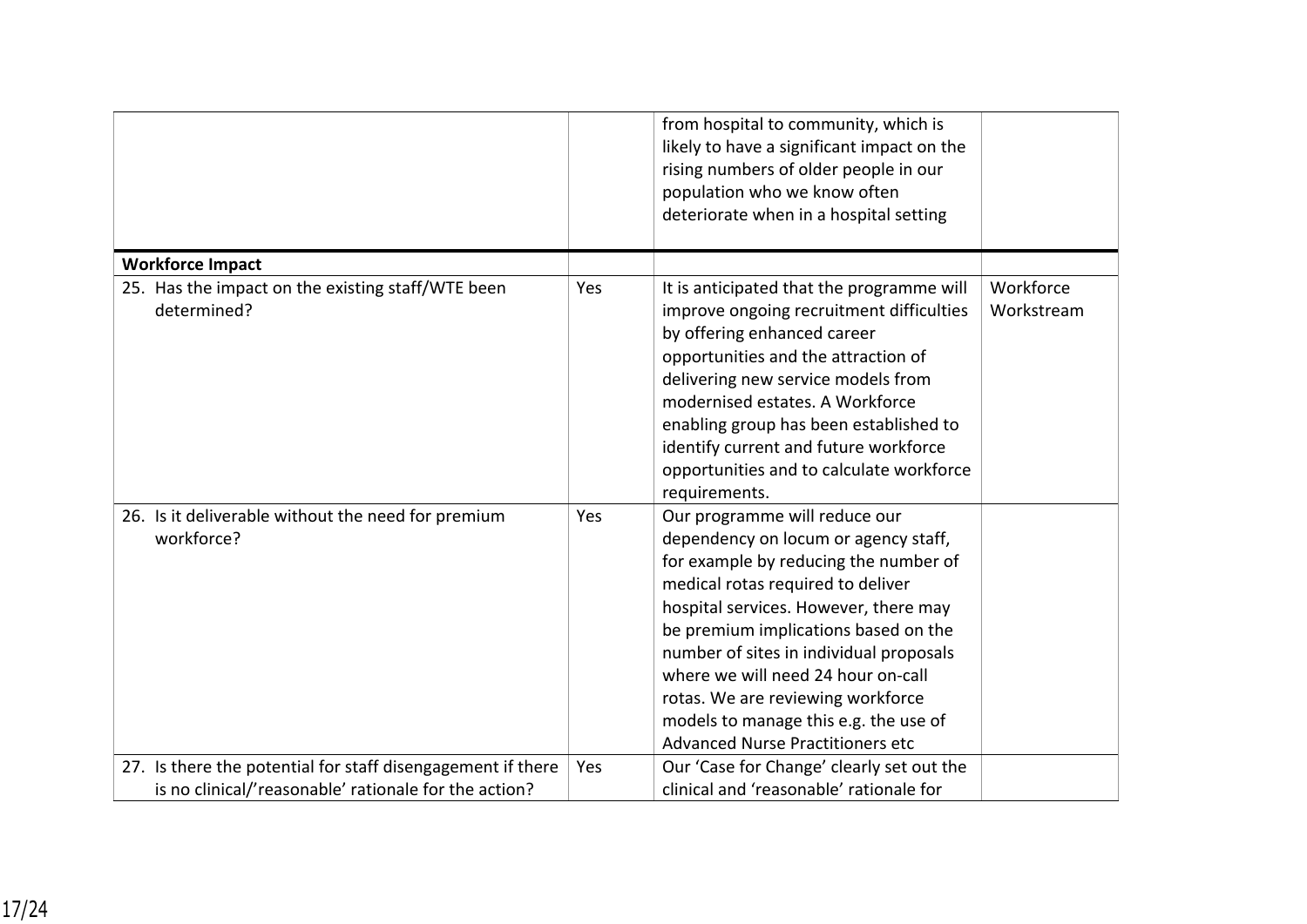|                                                                               |           | transforming care across Hywel Dda.<br>We are regularly communicating with<br>our staff to keep them updated<br>including via our Communications<br>function (e.g. staff bulletins) and<br>through our 'Champions' who play a key<br>role in communicating to our staff and<br>population the clinical and professional<br>rationale for change. Regular<br>communications with staff will continue<br>throughout the business case process.<br>Taken together, these actions will help<br>to reduce the potential for staff<br>disengagement. |                      |
|-------------------------------------------------------------------------------|-----------|------------------------------------------------------------------------------------------------------------------------------------------------------------------------------------------------------------------------------------------------------------------------------------------------------------------------------------------------------------------------------------------------------------------------------------------------------------------------------------------------------------------------------------------------|----------------------|
| 28. Is there potential for professional<br>body/college/union involvement?    | Yes       | All relevant bodies were involved in the<br>consultation which led to the strategy<br>and will remain active over the course of<br>the programme lifecycle. Union<br>representatives were also engaged.                                                                                                                                                                                                                                                                                                                                        |                      |
| 29. Could there be any perceived interference with<br>clinical freedom?       | No        | We do not forsee that the programme<br>will interfere with clinical freedom                                                                                                                                                                                                                                                                                                                                                                                                                                                                    |                      |
| 30. Is there potential for front line staff conflict with the<br>public?      | <b>No</b> | We do not foresee that the programme<br>will increase any potential risk of front<br>line staff conflicting with the public                                                                                                                                                                                                                                                                                                                                                                                                                    |                      |
| 31. Could there be challenge from the 'industries'<br>involved?               |           | All relevant partners were<br>communicated with as part of the<br>engagement sessions.                                                                                                                                                                                                                                                                                                                                                                                                                                                         |                      |
| 32. Is there a communication plan to inform staff of the<br>new arrangements? | Yes       | A communication and engagement plan<br>has been developed which includes a<br>focus on keeping staff up to date.                                                                                                                                                                                                                                                                                                                                                                                                                               | Communication<br>and |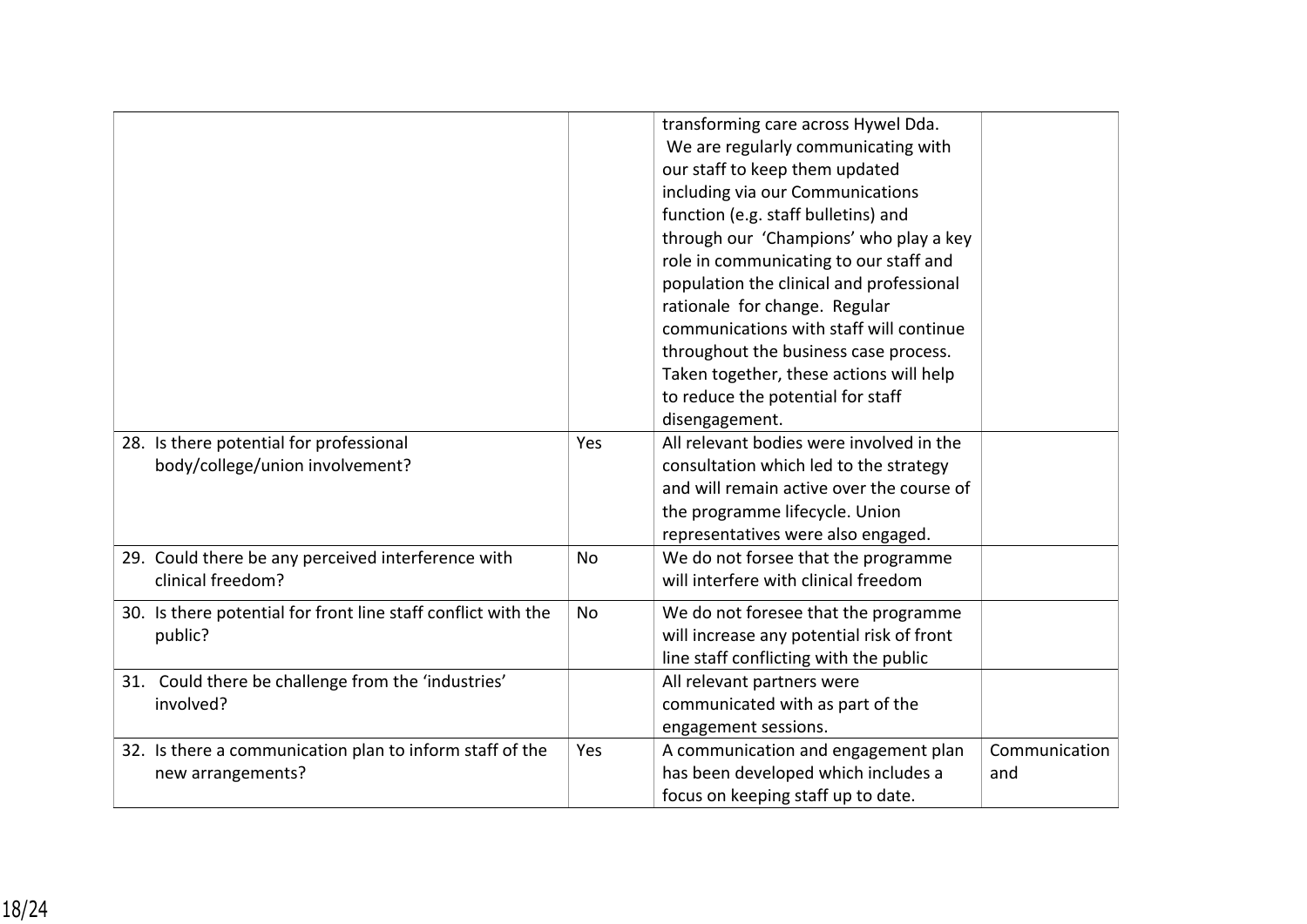|                                                                                                                                                                              |     |                                                                                                                                                                                                                                                                                                       | Engagement<br>Workstream        |
|------------------------------------------------------------------------------------------------------------------------------------------------------------------------------|-----|-------------------------------------------------------------------------------------------------------------------------------------------------------------------------------------------------------------------------------------------------------------------------------------------------------|---------------------------------|
| 33. Has the Organisational Change Policy been followed,<br>including engagement/consultation in accordance<br>with guidance?                                                 | yes | Organisational Change Policy will be<br>followed at the appropriate point as the<br>programme progresses.                                                                                                                                                                                             |                                 |
| 34. Have training requirements been identified and will<br>this be complete in time to support the new<br>proposal/service model?                                            |     | Training requirements will be identified<br>as the programme progresses.                                                                                                                                                                                                                              |                                 |
| <b>Risk Impact</b>                                                                                                                                                           |     |                                                                                                                                                                                                                                                                                                       |                                 |
| 32. Has a risk assessment been completed?                                                                                                                                    | Yes | A risk register is being maintained to<br>identify any risks to the programme and<br>its delivery and to identify any actions to<br>be taken to mitigate those risks.                                                                                                                                 | Capital<br><b>Planning Team</b> |
| 33. Is there a plan to mitigate the risks identified?                                                                                                                        | Yes | The capital planning team maintains a<br>risk register with records of known<br>programme risks and mitigating actions.<br>These will become more operational as<br>the programme develops and individual<br>specialty/service plans are engaged<br>upon and risk and mitigation plans<br>identified. | Capital<br><b>Planning Team</b> |
| <b>Legal Impact</b>                                                                                                                                                          |     |                                                                                                                                                                                                                                                                                                       |                                 |
| 34. Has legal compliance been considered e.g. Welsh<br>Language: is there any specific legislation or<br>regulations that should be considered before a<br>decision is made? | Yes | Welsh language is a key consideration<br>through the EHIA. It will take due<br>account of the 'Cymraeg 2050: Welsh<br>Language Strategy', as well as Welsh<br>Government consultation guidance and<br>statutory duties around the Welsh<br>language contained in the 'Wellbeing of                    | Capital<br><b>Planning Team</b> |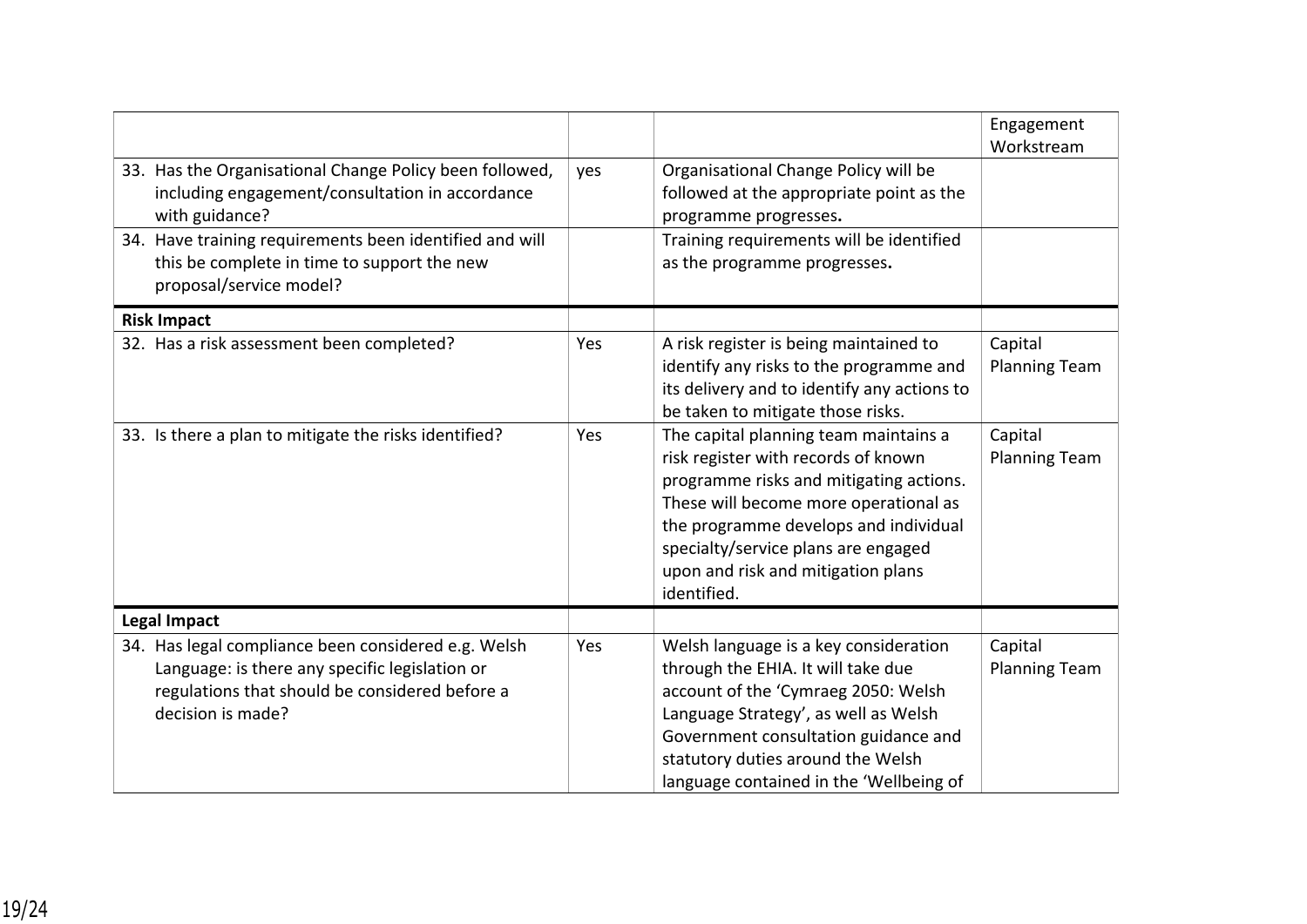|                                                                                                                                                                                                             |           | Future Generations (Wales) Act', 'Social<br>Services and Wellbeing (Wales) Act'. Our<br>programme will comply with the Welsh<br>Language (Wales) Measure 2011<br>including its Welsh Language Standards,<br>and with the duty on health and social<br>care services contained within the 'More<br>than Just Words' strategy to provide<br>services in Welsh.    |                                                                                     |
|-------------------------------------------------------------------------------------------------------------------------------------------------------------------------------------------------------------|-----------|-----------------------------------------------------------------------------------------------------------------------------------------------------------------------------------------------------------------------------------------------------------------------------------------------------------------------------------------------------------------|-------------------------------------------------------------------------------------|
| 35. Is there a likelihood of legal challenge?                                                                                                                                                               | Yes       | There is a possibility of legal challenge.<br>However measures taken to minimise<br>this risk include: - Continued engagement<br>with our public, staff and stakeholders<br>through extensive engagement and<br>consultation where required and<br>involvement of clinicians and staff<br>Regular advice and guidance from the<br><b>Consultation Institute</b> | Capital<br><b>Planning Team</b><br>Communication<br>and<br>Engagement<br>Workstream |
| 36. Is there any existing legal guidance that could be<br>perceived to be compromised i.e. Independent<br>Provider Contracts, statutory guidance re: Continuing<br>Healthcare, Welsh Government Policy etc? | <b>No</b> | Currently, we do not foresee that any<br>existing legal guidance could be<br>perceived to be compromised.                                                                                                                                                                                                                                                       |                                                                                     |
| 37. Is there any existing contract and/or notice periods?                                                                                                                                                   | N/A       | Not applicable at this time.                                                                                                                                                                                                                                                                                                                                    |                                                                                     |
| <b>Reputational Impact</b>                                                                                                                                                                                  |           |                                                                                                                                                                                                                                                                                                                                                                 |                                                                                     |
| 38. Is there a likelihood of public/patient opposition?                                                                                                                                                     | Yes       | Past experience of major service<br>redesign within the UHB and external<br>examples have demonstrated that it is<br>likely to attract media interest and there<br>will inevitably be some public/patient<br>opposition. There are a number of                                                                                                                  | Capital<br><b>Planning Team</b>                                                     |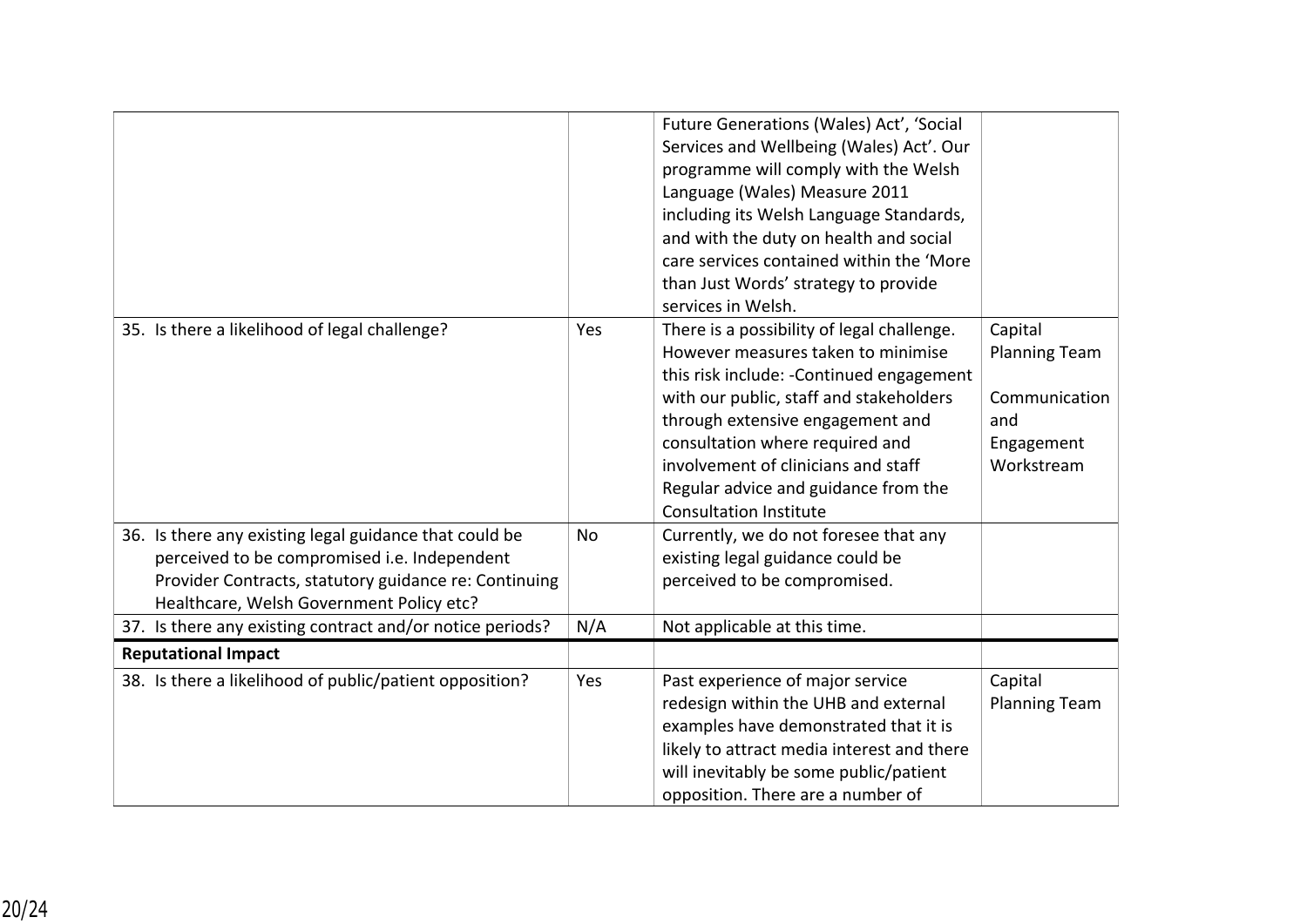|                                                  |     | existing 'pressure groups' within the<br>Health Board area, which the team has<br>actively engaged with over Phases 1 and<br>2 of the programme. However, we have<br>undertaken extensive engagement with<br>our public, including those from seldom<br>heard groups and those with protected<br>characteristics, and used the findings of<br>our listening and engagement exercise<br>to inform the development of options.<br>Stakeholder mapping has taken place<br>and will inform plans for reaching our<br>public and different population groups.<br>The University Health Board will<br>establish a representative Short List<br>Appraisal Group for the land<br>identification for the new urgent and<br>care hospital, which will include the<br>public and a wide range of stakeholders<br>as well as University Health Board<br>representatives. The work of this group<br>will include consideration and<br>agreement on the appraisal criteria and<br>the consideration of evidence in relation<br>to the shortlisted sites. The process is<br>expected to conclude in July 2022 with a |                      |
|--------------------------------------------------|-----|-------------------------------------------------------------------------------------------------------------------------------------------------------------------------------------------------------------------------------------------------------------------------------------------------------------------------------------------------------------------------------------------------------------------------------------------------------------------------------------------------------------------------------------------------------------------------------------------------------------------------------------------------------------------------------------------------------------------------------------------------------------------------------------------------------------------------------------------------------------------------------------------------------------------------------------------------------------------------------------------------------------------------------------------------------------------------------------------------------|----------------------|
| 39. Is there a likelihood of political activity? | Yes | recommendation to the Board.<br>There is a likelihood of political activity,                                                                                                                                                                                                                                                                                                                                                                                                                                                                                                                                                                                                                                                                                                                                                                                                                                                                                                                                                                                                                          | Capital              |
|                                                  |     | as identified during stakeholder                                                                                                                                                                                                                                                                                                                                                                                                                                                                                                                                                                                                                                                                                                                                                                                                                                                                                                                                                                                                                                                                      | <b>Planning Team</b> |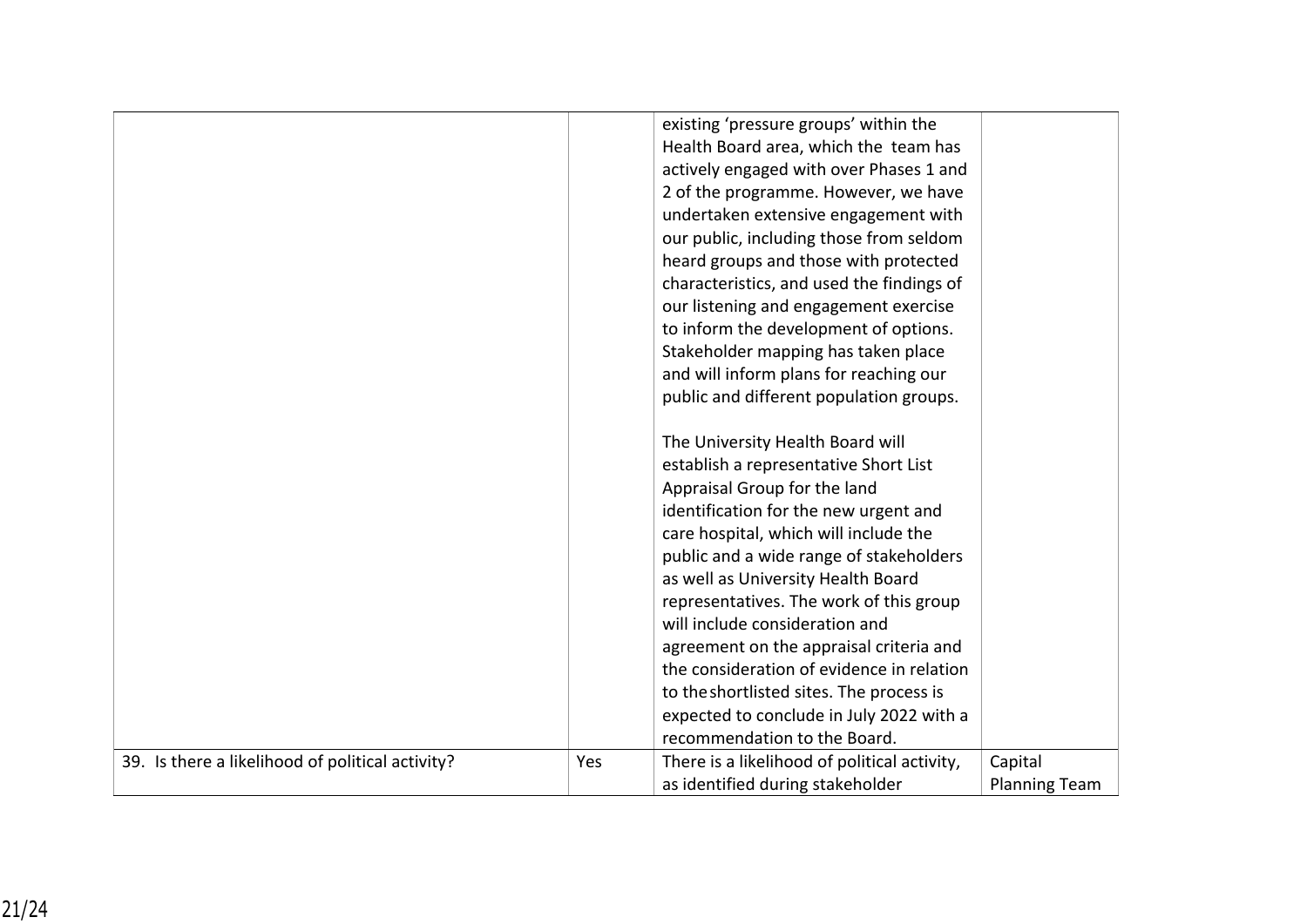|                                                                      |     | mapping, including local government<br>representatives, AMs and MPs. The<br>programme team actively engaged with<br>local councillors and AMs and MPs<br>throughout the development of the<br>strategy and will continue to do so as<br>part of business case development                                                                                                                                                                              | Communication<br>and<br>Engagement<br>Workstream |
|----------------------------------------------------------------------|-----|--------------------------------------------------------------------------------------------------------------------------------------------------------------------------------------------------------------------------------------------------------------------------------------------------------------------------------------------------------------------------------------------------------------------------------------------------------|--------------------------------------------------|
| 40. Is there a likelihood of media interest?                         | Yes | We are expecting media interest and<br>have planned for this accordingly in our<br>communications and engagement Plan.                                                                                                                                                                                                                                                                                                                                 | Communication<br>and<br>Engagement<br>Workstream |
| 41. Is there the potential for an adverse effect on<br>recruitment?  | No  | The programme will assist with both the<br>recruitment and retention of staff. Our<br>community and hospital model will see<br>staff working in multidisciplinary teams<br>to deliver new models of care in<br>modernised estates equipped with state<br>of the art IT. However, in the shorter<br>term we appreciate that staff anxiety<br>might impact retention, and we are<br>working closely and communicating with<br>our staff to mitigate this | Capital<br><b>Planning Team</b>                  |
| 42. Is there the likelihood of an adverse effect on staff<br>morale? | No  | We are actively working to minimise the<br>likelihood of an adverse effect on staff<br>morale with regular communications<br>and engagement with our staff. It is<br>anticipated that staff morale will be<br>enhanced through new ways of working,<br>enhanced career opportunities and the<br>opportunity to work in modernised, IT-                                                                                                                 | Capital<br><b>Planning Team</b>                  |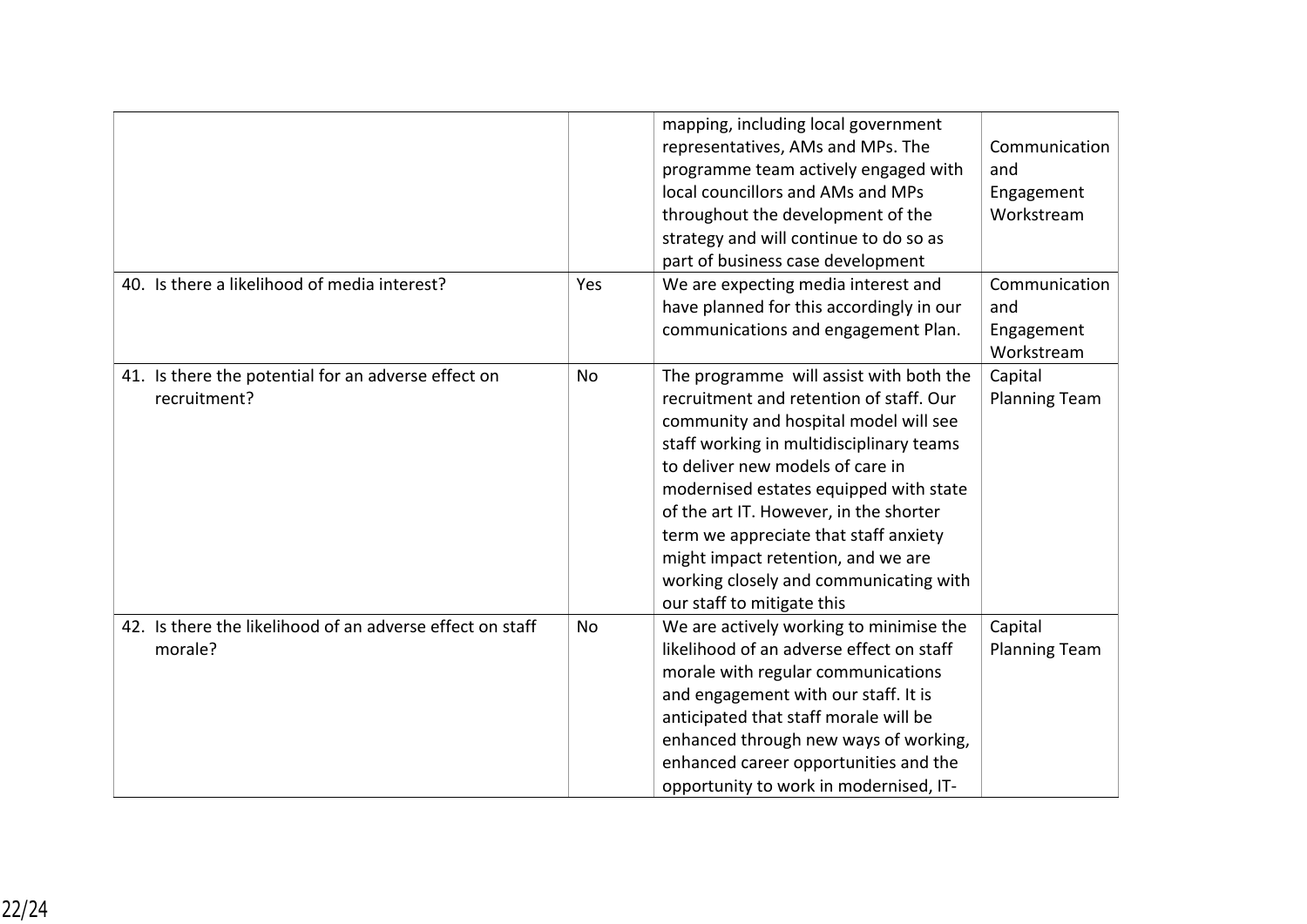| 43. Potential for judicial review?                                                                                                               | Yes       | equipped estates. There will need to be<br>a structured change management<br>programme to manage the cultural<br>challenges associated with a change<br>programme of this scale.<br>measures taken to minimise this risk<br>include:<br>-Co-production of our proposals with our<br>public, staff and stakeholders through<br>extensive engagement<br>-Equality and health impact<br>assessments<br>-Regular advice and guidance from the<br><b>Consultation Institute</b> | Capital<br><b>Planning Team</b> |
|--------------------------------------------------------------------------------------------------------------------------------------------------|-----------|----------------------------------------------------------------------------------------------------------------------------------------------------------------------------------------------------------------------------------------------------------------------------------------------------------------------------------------------------------------------------------------------------------------------------------------------------------------------------|---------------------------------|
| <b>Privacy Impact</b>                                                                                                                            |           |                                                                                                                                                                                                                                                                                                                                                                                                                                                                            |                                 |
| 44. Has an initial Privacy Impact Assessment (PIA) been<br>undertaken - follow link below?<br>http://howis.wales.nhs.uk/sitesplus/862/page/57738 | No        | Not required                                                                                                                                                                                                                                                                                                                                                                                                                                                               |                                 |
| 45. Has a full PIA been undertaken - follow link below?<br>http://howis.wales.nhs.uk/sitesplus/862/page/57738                                    | <b>No</b> | Not required                                                                                                                                                                                                                                                                                                                                                                                                                                                               |                                 |
| Equality Impact (unless otherwise completed as part of                                                                                           |           |                                                                                                                                                                                                                                                                                                                                                                                                                                                                            |                                 |
| the accompanying SBAR)                                                                                                                           |           |                                                                                                                                                                                                                                                                                                                                                                                                                                                                            |                                 |
| 46. Has Equality Impact Assessment (EqIA) screening<br>been undertaken - follow link below?<br>http://www.wales.nhs.uk/sitesplus/862/page/61516  | Yes       | EqIA screening has been undertaken.                                                                                                                                                                                                                                                                                                                                                                                                                                        | Capital<br><b>Planning Team</b> |